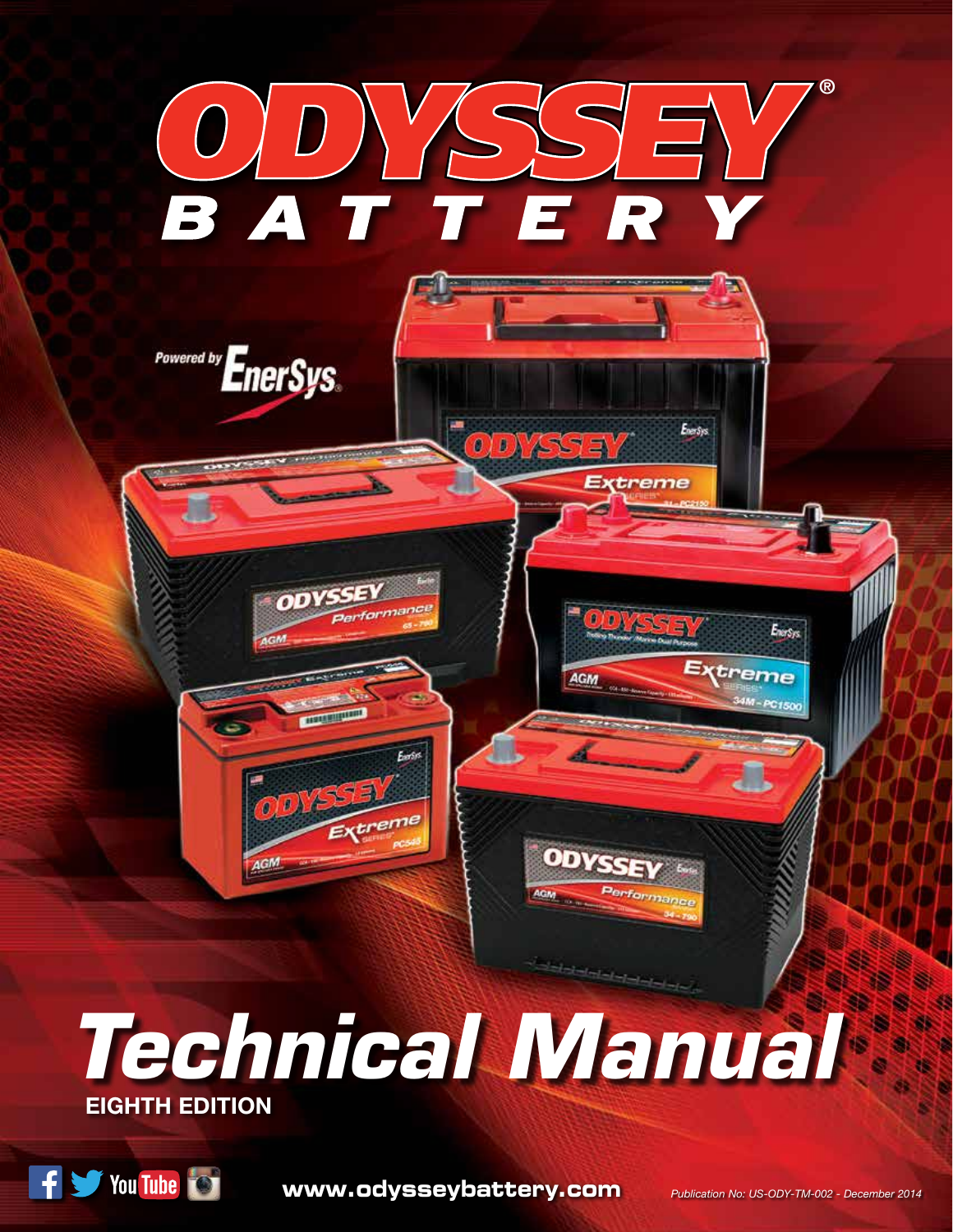

# **Preface to the Eighth Edition**

**As with previous manuals, this latest edition of the ODYSSEY® Battery technical manual includes detailed performance data for the complete line of ODYSSEY® batteries. Updated test data will help ensure selection of the correct battery for every application.**

**In addition, this manual includes an expanded section on charging requirements for ODYSSEY batteries. This includes detailed information about the three-step charge profile that will restore a fully discharged battery to optimum power in about 6 to 8 hours.** 

**You may notice that we've updated the look of ODYSSEY batteries to differentiate this premium line in the marketplace. You'll be pleased to know that beneath the surface is the same industryleading technology, including Thin Plate Pure Lead (TPPL) construction, that has made ODYSSEY batteries the choice of knowledgeable automotive technicians and consumers nationwide.**

## **Table of Contents**

| <b>Introduction</b> |                                                                                                                                                                                                                                                                                                                                           | 3                                |
|---------------------|-------------------------------------------------------------------------------------------------------------------------------------------------------------------------------------------------------------------------------------------------------------------------------------------------------------------------------------------|----------------------------------|
|                     | Why use ODYSSEY <sup>®</sup> batteries?                                                                                                                                                                                                                                                                                                   | 3                                |
|                     | <b>Extended discharge characteristics</b>                                                                                                                                                                                                                                                                                                 | 4                                |
|                     | Performance data tables                                                                                                                                                                                                                                                                                                                   | 4                                |
|                     | Cycle Life and Depth of Discharge (DOD)                                                                                                                                                                                                                                                                                                   | 11                               |
| <b>Float Life</b>   |                                                                                                                                                                                                                                                                                                                                           | 11                               |
| (A)<br>(B)<br>(C)   | ODYSSEY <sup>®</sup> battery storage and deep discharge recovery<br>How do I know the state of charge (SOC) of the battery?<br>How long can the battery be stored?<br>Can the battery recover from abusive storage conditions?<br>(1) German DIN standard test for overdischarge recovery<br>(2) High temperature discharged storage test | 11<br>11<br>12<br>12<br>12<br>12 |
|                     | <b>Parasitic loads</b>                                                                                                                                                                                                                                                                                                                    | 13                               |
| (A)<br>(B)          | Shock, impact and vibration testing<br>Caterpillar <sup>™</sup> 100-hour vibration test<br>Shock and vibration test per IEC 61373, Sections 8-10                                                                                                                                                                                          | 13<br>13<br>13                   |
| (A)                 | Charging ODYSSEY <sup>®</sup> batteries<br>Selecting the right charger for your battery                                                                                                                                                                                                                                                   | 13.<br>14                        |
| (B)                 | Selecting battery type on your charger                                                                                                                                                                                                                                                                                                    | 15                               |
|                     | Rapid charging of ODYSSEY <sup>®</sup> batteries                                                                                                                                                                                                                                                                                          | 15                               |
|                     | Load test procedure                                                                                                                                                                                                                                                                                                                       | 16                               |
|                     | <b>ODYSSEY<sup>®</sup></b> batteries in no-idle applications                                                                                                                                                                                                                                                                              | 16                               |
|                     | <b>Parallel connections</b>                                                                                                                                                                                                                                                                                                               | 17                               |
| <b>Ventilation</b>  |                                                                                                                                                                                                                                                                                                                                           | 17                               |
|                     | <b>Concluding remarks</b>                                                                                                                                                                                                                                                                                                                 | 17                               |
|                     | <b>Frequently asked SLI battery questions</b>                                                                                                                                                                                                                                                                                             | 18                               |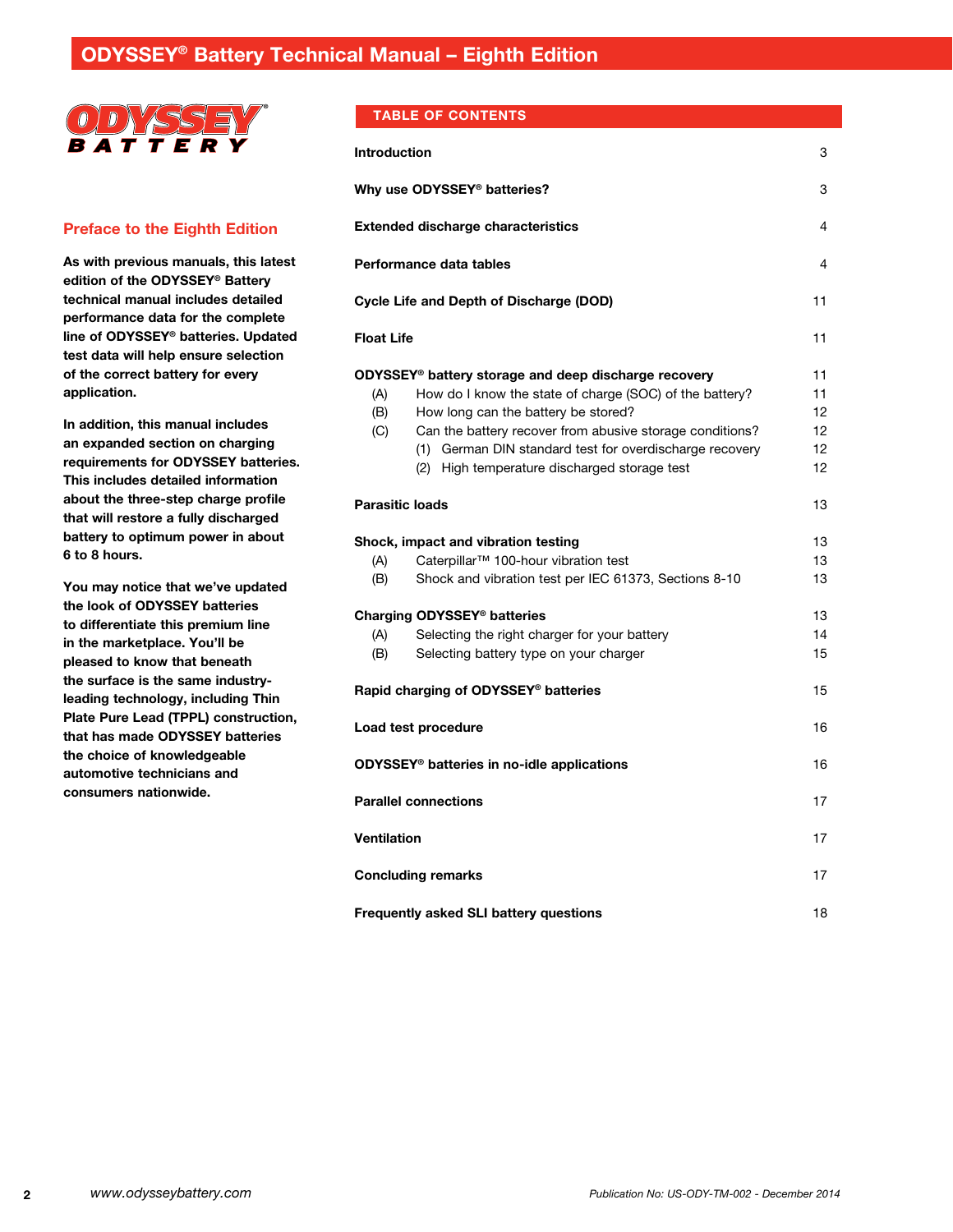

# **Introduction**

The ODYSSEY**®** battery ingeniously uses Absorbed Glass Mat (AGM) Valve Regulated Lead Acid (VRLA) technology to offer, in one package, the characteristics of two separate batteries. It can deep cycle as well as deliver serious cranking power. Traditional battery designs allow them to either deep cycle or provide high amperage discharges for applications such as engine starting. The ODYSSEY battery can support applications in either category. ODYSSEY batteries are capable of providing engine cranking pulses of up to 2,250A (PC2250) for 5 seconds at 77ºF (25ºC) as well as deliver 400 charge/discharge cycles to 80% depth of discharge (DOD) when properly charged. A typical starting, lighting and ignition (SLI) battery, for example, is designed to provide short-duration, high-amperage pulses; it performs poorly when repeatedly taken down to deep depths of discharge or if they are placed on a continuous trickle charge, such as when they are used to crank a backup generator. A traditional battery resembles either a sprinter or a long distance runner; an ODYSSEY battery will do both – provide short duration high amperage pulses or low rate, long duration drains.

# **Why use ODYSSEY® Batteries?**

## **Guaranteed longer service life**

With an 8- to 12-year design life in float (emergency power) applications at 77°F (25°C) and a 3- to 10-year service life depending on the nature of the non-float applications, ODYSSEY batteries save you time and money because you do not have to replace them as often. Unlike other AGM VRLA batteries, the ODYSSEY battery is capable of delivering up to 400 cycles when discharged to 80% DOD and properly charged.

## **Longer storage life**

Unlike conventional batteries that need a recharge every 6 to 12 weeks, a fully charged ODYSSEY battery can be stored for up to 2 years at 77ºF (25ºC) from a full state of charge. At lower temperatures, storage times will be even longer.

## **Deep discharge recovery**

The ease with which an ODYSSEY battery can recover from a deep discharge is extraordinary. A later section on storage and recharge criteria discusses test data on this important topic.

### **E** Superior cranking and fast charge capability

The cranking power of ODYSSEY batteries is superior to that of equally sized conventional batteries, even when the temperature is as low as -40°F (-40ºC). In addition, with simple constant voltage charging there is no need to limit the inrush current, allowing the battery to be rapidly charged. Please see the section titled *Rapid charging of ODYSSEY batteries* for more details on this feature.

### **Easy shipping**

The AGM valve-regulated design of the ODYSSEY battery eliminates the need for vent tubes; further, no battery watering is required and there is no fear of acid burns or damage to expensive chrome or paint. Because of the starved electrolyte design, the ODYSSEY battery has been proven to meet the US Department of Transportation (USDOT) criteria for a non-spillable battery. They can be shipped by highway, air or sea as specified on our MSDS sheet that can be found at **www.odysseybattery.com.**

### **Tough construction**

The rugged construction of the ODYSSEY battery makes it suitable for use in a variety of environments ranging from marine to over-the-road trucks and powersports applications.

### **Mounting flexibility**

Installing the ODYSSEY battery in any orientation other than inverted does not affect any performance attribute. There is also no fear of acid spillage.

### $\blacksquare$  Superior vibration resistance

ODYSSEY batteries have passed a variety of rigorous tests that demonstrate their ruggedness and exceptional tolerance of mechanical abuse. Please see the section titled *Shock, Impact and Vibration testing* for more details on these tests.

### **Ready out of the box**

ODYSSEY batteries ship from the factory fully charged. If the battery's open circuit voltage is higher than 12.65V, simply install it in your vehicle and you are ready to go; if below 12.65V boost charge the battery following the instructions in this manual or the owner's manual. For optimum reliability, a boost charge prior to installation is recommended, regardless of the battery's open circuit voltage (OCV).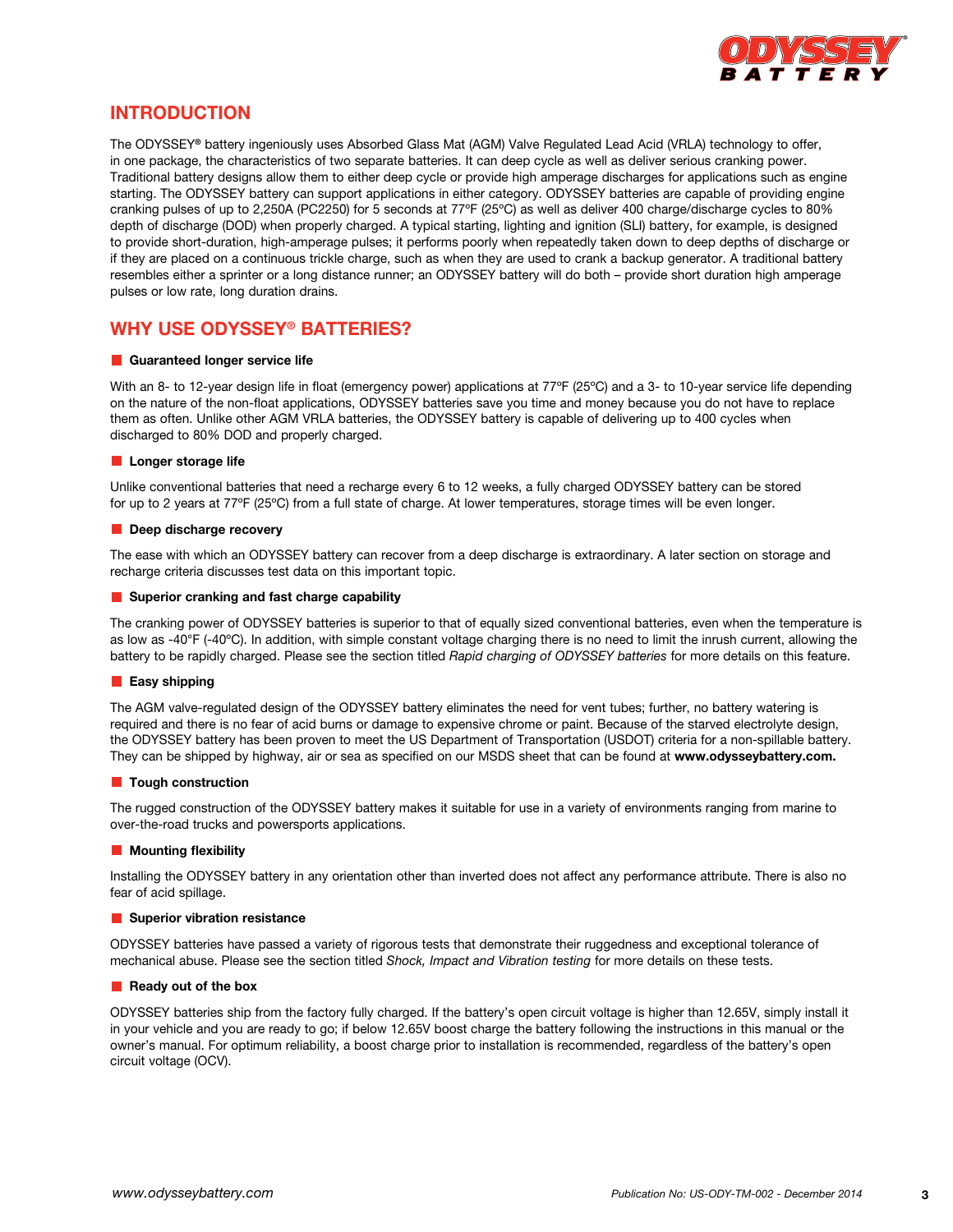# **Extended discharge characteristics**

In addition to its excellent pulse discharge capabilities, the ODYSSEY® battery can deliver many deep discharge cycles, yet another area where the ODYSSEY battery outperforms a conventional SLI battery, which can deliver only a few deep discharge cycles.

The following twenty graphs show detailed discharge characteristics of the entire ODYSSEY battery line. The end of discharge voltage in each case is 10.02V per battery or 1.67 volts per cell (VPC). Each graph shows both constant current (CC) and constant power (CP) discharge curves at 77ºF (25ºC). The table next to each graph shows the corresponding energy and power densities. The battery run times extend from 2 minutes to 20 hours.



| per 12V module | <b>Time</b>      | Watts | Amps | Capacity | <b>Energy</b> | <b>ENERGY AND POWER DENSITIES</b> |          |       |       |
|----------------|------------------|-------|------|----------|---------------|-----------------------------------|----------|-------|-------|
|                |                  | (W)   | (A)  | (Ah)     | (Wh)          | W/liter                           | Wh/liter | W/kg  | Wh/kg |
| Amps           | 2 min            | 738   | 80.8 | 2.7      | 24.6          | 613.2                             | 20.4     | 273.3 | 9.1   |
| ┉              | 5 min            | 473   | 43.2 | 3.6      | 39.4          | 393.3                             | 32.8     | 175.3 | 14.6  |
| m<br>┯         | $10 \text{ min}$ | 312   | 26.0 | 4.4      | 53.1          | 259.4                             | 44.1     | 115.6 | 19.7  |
|                | 15 min           | 236   | 19.0 | 4.8      | 59.0          | 196.0                             | 49.0     | 87.4  | 21.8  |
|                | 20 min           | 191   | 15.0 | 5.0      | 62.9          | 158.4                             | 52.3     | 70.6  | 23.3  |
| ▓<br>┯         | 30 min           | 139   | 10.8 | 5.4      | 69.3          | 115.1                             | 57.6     | 51.3  | 25.7  |
|                | 45 min           | 98    | 7.6  | 5.7      | 73.9          | 81.8                              | 61.4     | 36.5  | 27.4  |
|                | 1 <sub>hr</sub>  | 76    | 6.0  | 6.0      | 76.4          | 63.5                              | 63.5     | 28.3  | 28.3  |
|                | 2 hr             | 41    | 3.2  | 6.5      | 81.0          | 33.7                              | 67.3     | 15.0  | 30.0  |
| ш              | 3 hr             | 28    | 2.3  | 6.8      | 82.8          | 22.9                              | 68.8     | 10.2  | 30.7  |
|                | 4 hr             | 21    | 1.8  | 7.0      | 83.7          | 17.4                              | 69.6     | 7.8   | 31.0  |
| Ħ.             | 5 <sub>hr</sub>  | 17    | 1.4  | 7.2      | 84.5          | 14.0                              | 70.2     | 6.3   | 31.3  |
|                | 8 hr             | 11    | 0.9  | 7.6      | 86.1          | 8.9                               | 71.5     | 4.0   | 31.9  |
|                | 10 <sub>hr</sub> | 9     | 0.8  | 7.8      | 86.8          | 7.2                               | 72.1     | 3.2   | 32.2  |
|                | 20 hr            | 5     | 0.4  | 8.6      | 90.5          | 3.8                               | 75.2     | 1.7   | 33.5  |
| 10<br>100      |                  |       |      |          |               |                                   |          |       |       |



**Hours to 10.02V @ 77ºF (25ºC)**

| <b>Time</b>      | <b>Watts</b> | Amps  | <b>Capacity</b> | <b>Energy</b> |         | <b>ENERGY AND POWER DENSITIES</b> |       |       |  |  |
|------------------|--------------|-------|-----------------|---------------|---------|-----------------------------------|-------|-------|--|--|
|                  | (W)          | (A)   | (Ah)            | (Wh)          | W/litre | Wh/litre                          | W/kg  | Wh/kg |  |  |
| 2 min            | 1320         | 127.1 | 4.2             | 44.0          | 612.2   | 20.4                              | 231.6 | 7.7   |  |  |
| 5 min            | 768          | 70.7  | 5.9             | 64.0          | 356.2   | 29.7                              | 134.7 | 11.2  |  |  |
| 10 min           | 485          | 43.6  | 7.3             | 80.9          | 225.1   | 37.5                              | 85.2  | 14.2  |  |  |
| $15 \text{ min}$ | 365          | 32.4  | 8.1             | 91.4          | 169.5   | 42.4                              | 64.1  | 16.0  |  |  |
| 20 min           | 297          | 26.1  | 8.7             | 99.0          | 137.8   | 45.9                              | 52.1  | 17.4  |  |  |
| 30 min           | 220          | 19.1  | 9.6             | 109.8         | 101.9   | 50.9                              | 38.5  | 19.3  |  |  |
| 45 min           | 161          | 13.8  | 10.4            | 120.6         | 74.6    | 55.9                              | 28.2  | 21.2  |  |  |
| 1 <sub>hr</sub>  | 128          | 10.9  | 10.9            | 127.8         | 59.3    | 59.3                              | 22.4  | 22.4  |  |  |
| 2 hr             | 73           | 6.1   | 12.2            | 145.2         | 33.7    | 67.3                              | 12.7  | 25.5  |  |  |
| 3 hr             | 51           | 4.3   | 12.9            | 153.7         | 23.8    | 71.3                              | 9.0   | 27.0  |  |  |
| 4 hr             | 40           | 3.3   | 13.3            | 159.6         | 18.5    | 74.0                              | 7.0   | 28.0  |  |  |
| 5 <sub>hr</sub>  | 33           | 2.7   | 13.7            | 163.8         | 15.2    | 76.0                              | 5.7   | 28.7  |  |  |
| 8 hr             | 21           | 1.8   | 14.4            | 171.8         | 10.0    | 79.7                              | 3.8   | 30.1  |  |  |
| 10 <sub>hr</sub> | 18           | 1.5   | 14.5            | 175.2         | 8.1     | 81.3                              | 3.1   | 30.7  |  |  |
| 20 hr            | 9            | 0.8   | 15.2            | 183.6         | 4.3     | 85.2                              | 1.6   | 32.2  |  |  |

# **PC370 performance data at 77°F, per 12V module**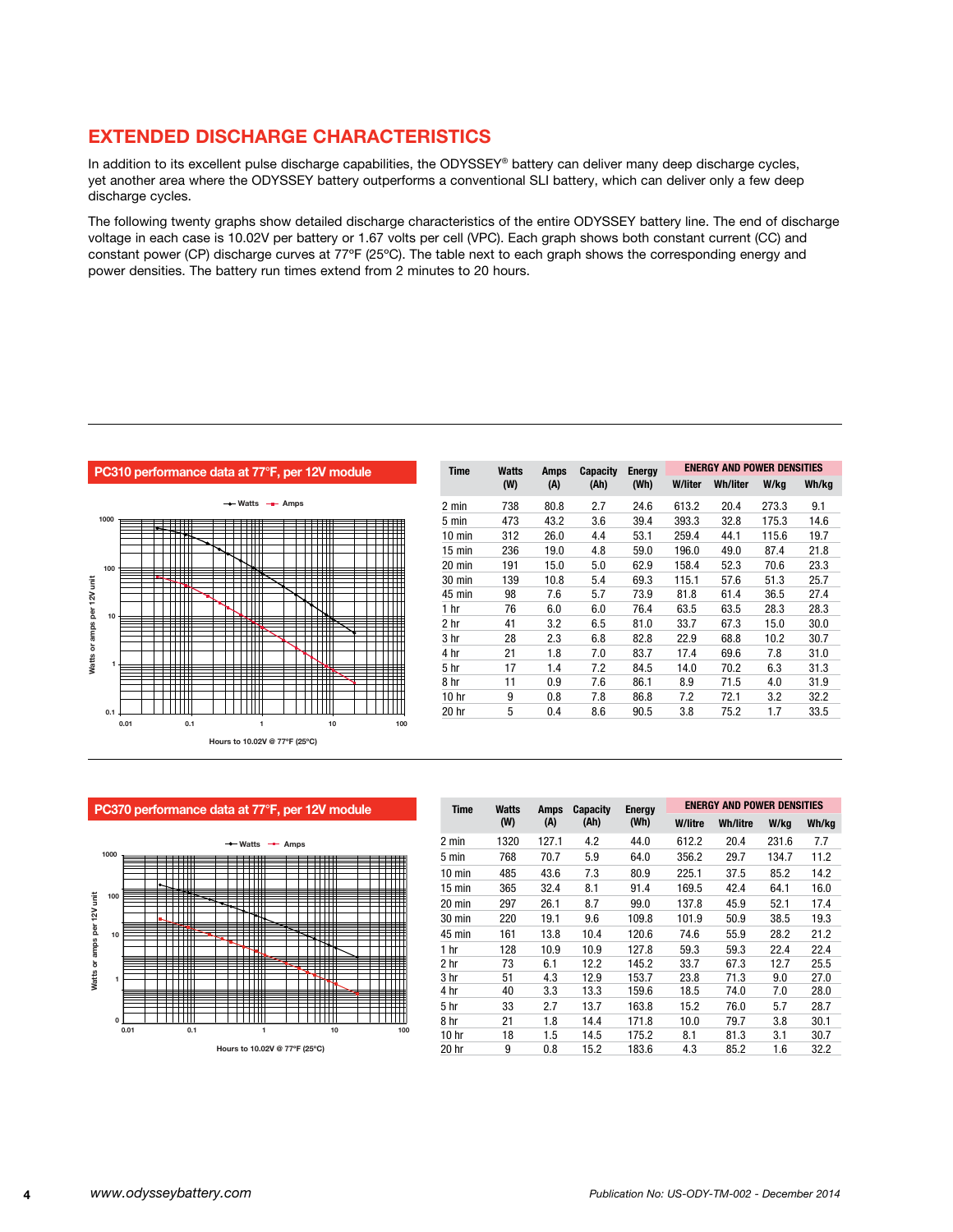

| <b>Time</b>      | <b>Watts</b> | <b>Amps</b> | <b>Capacity</b> | <b>Energy</b><br>(Wh) | <b>ENERGY AND POWER DENSITIES</b> |          |       |       |  |
|------------------|--------------|-------------|-----------------|-----------------------|-----------------------------------|----------|-------|-------|--|
|                  | (W)          | (A)         | (Ah)            |                       | <b>W/liter</b>                    | Wh/liter | W/kg  | Wh/kg |  |
| 2 min            | 1182         | 112.0       | 3.40            | 35.5                  | 450.7                             | 13.5     | 218.9 | 6.6   |  |
| 5 min            | 786          | 71.9        | 5.75            | 62.9                  | 299.7                             | 24.0     | 145.6 | 11.6  |  |
| $10 \text{ min}$ | 517          | 46.3        | 7.90            | 87.9                  | 197.2                             | 33.5     | 98.8  | 16.3  |  |
| 15 min           | 391          | 34.5        | 8.60            | 97.7                  | 148.9                             | 37.2     | 72.3  | 18.1  |  |
| 20 min           | 316          | 27.7        | 9.10            | 104.4                 | 120.6                             | 39.8     | 58.6  | 19.3  |  |
| 30 min           | 230          | 20.0        | 10.0            | 115.2                 | 87.9                              | 43.9     | 42.7  | 21.3  |  |
| 45 min           | 165          | 14.2        | 10.7            | 123.8                 | 62.9                              | 47.2     | 30.6  | 22.9  |  |
| 1 hr             | 129          | 11.0        | 11.0            | 129.0                 | 49.2                              | 49.2     | 23.9  | 23.9  |  |
| 2 hr             | 70           | 5.9         | 11.8            | 140.4                 | 26.8                              | 53.5     | 13.0  | 26.0  |  |
| 3 hr             | 49           | 4.1         | 12.3            | 145.4                 | 18.5                              | 55.5     | 9.0   | 26.9  |  |
| 4 hr             | 37           | 3.1         | 12.4            | 149.3                 | 14.2                              | 56.9     | 6.9   | 27.6  |  |
| 5 hr             | 31           | 2.5         | 12.5            | 152.4                 | 11.6                              | 58.1     | 5.6   | 28.2  |  |
| 8 hr             | 19           | 1.7         | 13.6            | 159.4                 | 7.6                               | 60.8     | 3.7   | 29.5  |  |
| 10 <sub>hr</sub> | 16           | 1.3         | 13.0            | 163.2                 | 6.2                               | 62.2     | 3.0   | 30.2  |  |
| 20 hr            | 9            | 0.74        | 14.8            | 178.8                 | 3.4                               | 68.2     | 1.7   | 33.1  |  |
|                  |              |             |                 |                       |                                   |          |       |       |  |

**PC535 performance data at 77°F, per 12V module**



**PC545 performance data at 77°F, per 12V module**



| <b>Time</b> | <b>Watts</b> | Amps    | Capacity | <b>Energy</b> | <b>ENERGY AND POWER DENSITIES</b> |          |       |       |  |  |
|-------------|--------------|---------|----------|---------------|-----------------------------------|----------|-------|-------|--|--|
|             | (W)          | (A)     | (Ah)     | (Wh)          | <b>W/liter</b>                    | Wh/liter | W/kg  | Wh/kg |  |  |
| 2 min       | 1361         | 128.1   | 4.3      | 45.3          | 680.8                             | 22.7     | 238.7 | 8.0   |  |  |
| 5 min       | 648          | 64.4    | 5.4      | 54.0          | 324.2                             | 27.0     | 113.7 | 9.5   |  |  |
| 10 min      | 415          | 39.6    | 6.7      | 70.6          | 207.8                             | 35.3     | 72.8  | 12.4  |  |  |
| 15 min      | 313          | 29.2    | 7.3      | 78.2          | 156.4                             | 39.1     | 54.8  | 13.7  |  |  |
| 20 min      | 254          | 23.5    | 7.8      | 83.8          | 127.0                             | 41.9     | 44.5  | 14.7  |  |  |
| 30 min      | 187          | 16.9    | 8.5      | 93.3          | 93.4                              | 46.7     | 32.7  | 16.4  |  |  |
| 45 min      | 136          | 12.2    | 9.2      | 101.7         | 67.9                              | 50.9     | 23.8  | 17.8  |  |  |
| 1 hr        | 107          | 9.6     | 9.6      | 107.4         | 53.7                              | 53.7     | 18.8  | 18.8  |  |  |
| 2 hr        | 60           | 5.3     | 10.6     | 120.0         | 30.0                              | 60.0     | 10.5  | 21.1  |  |  |
| 3 hr        | 42           | 3.7     | 11.1     | 126.0         | 21.0                              | 63.1     | 7.4   | 22.1  |  |  |
| 4 hr        | 32           | 2.9     | 11.6     | 129.6         | 16.2                              | 64.9     | 5.7   | 22.7  |  |  |
| 5 hr        | 26           | 2.3     | 11.5     | 132.0         | 13.2                              | 66.1     | 4.6   | 23.2  |  |  |
| 8 hr        | 17           | $1.5\,$ | 12.0     | 134.4         | 8.4                               | 67.3     | 3.0   | 23.6  |  |  |
| 10 hr       | 14           | 1.2     | 12.0     | 138.0         | 6.9                               | 69.1     | 2.4   | 24.2  |  |  |
| 20 hr       | 7            | 0.7     | 14.0     | 144.0         | 3.6                               | 72.1     | 1.3   | 25.3  |  |  |

**PC625 performance data at 77°F, per 12V module**



**Hours to 10.02V @ 77ºF (25ºC)**

| J IIIII          | U+U | U4.4 | ∪.+  | J4.U  | ے.+ےں | 41.U | .    | ວ.ບ  |
|------------------|-----|------|------|-------|-------|------|------|------|
| 10 min           | 415 | 39.6 | 6.7  | 70.6  | 207.8 | 35.3 | 72.8 | 12.4 |
| $15 \text{ min}$ | 313 | 29.2 | 7.3  | 78.2  | 156.4 | 39.1 | 54.8 | 13.7 |
| $20$ min         | 254 | 23.5 | 7.8  | 83.8  | 127.0 | 41.9 | 44.5 | 14.7 |
| 30 min           | 187 | 16.9 | 8.5  | 93.3  | 93.4  | 46.7 | 32.7 | 16.4 |
| 45 min           | 136 | 12.2 | 9.2  | 101.7 | 67.9  | 50.9 | 23.8 | 17.8 |
| 1 hr             | 107 | 9.6  | 9.6  | 107.4 | 53.7  | 53.7 | 18.8 | 18.8 |
| 2 <sub>hr</sub>  | 60  | 5.3  | 10.6 | 120.0 | 30.0  | 60.0 | 10.5 | 21.1 |
| 3 <sub>hr</sub>  | 42  | 3.7  | 11.1 | 126.0 | 21.0  | 63.1 | 7.4  | 22.1 |
| 4 hr             | 32  | 2.9  | 11.6 | 129.6 | 16.2  | 64.9 | 5.7  | 22.7 |
| 5 <sub>hr</sub>  | 26  | 2.3  | 11.5 | 132.0 | 13.2  | 66.1 | 4.6  | 23.2 |
| 8 hr             | 17  | 1.5  | 12.0 | 134.4 | 8.4   | 67.3 | 3.0  | 23.6 |
| 10 <sub>hr</sub> | 14  | 1.2  | 12.0 | 138.0 | 6.9   | 69.1 | 2.4  | 24.2 |
| 20 hr            | 7   | 0.7  | 14.0 | 144.0 | 3.6   | 72.1 | 1.3  | 25.3 |
|                  |     |      |      |       |       |      |      |      |
|                  |     |      |      |       |       |      |      |      |
|                  |     |      |      |       |       |      |      |      |

2 min 1582 154.7 5.2 52.7 536.1 17.9 255.1 8.5 5 min 986 91.6 7.6 82.2 334.4 27.9 159.1 13.3 10 min 635 57.1 9.5 105.9 215.4 35.9 102.5 17.1 15 min 478 42.3 10.6 119.4 161.9 40.5 77.0 19.3 20 min 385 33.8 11.3 128.4 130.6 43.5 62.1 20.7 30 min 281 24.4 12.2 140.7 95.4 47.7 45.4 22.7 45 min 202 17.4 13.1 151.7 68.5 51.4 32.6 24.5 1 hr 159 13.6 13.6 159.0 53.9 53.9 25.7 25.7 2 hr 87 7.3 14.6 174.0 29.5 59.0 14.0 28.1 3 hr 61 5.1 15.3 181.8 20.5 61.6 9.8 29.3 4 hr 47 3.9 15.6 187.2 15.9 63.5 7.6 30.2 5 hr 38 3.2 16.0 192.0 13.0 65.1 6.2 31.0 8 hr 25 2.1 16.8 201.6 8.5 68.3 4.1 32.5 10 hr 20 1.7 17.0 204.0 6.9 69.2 3.3 32.9 20 hr 11 0.9 18.0 216.0 3.7 73.2 1.7 34.8

 **(W) (A) (Ah) (Wh) W/liter Wh/liter W/kg Wh/kg**

**Energy and power densities**

**Time Watts Amps Capacity Energy**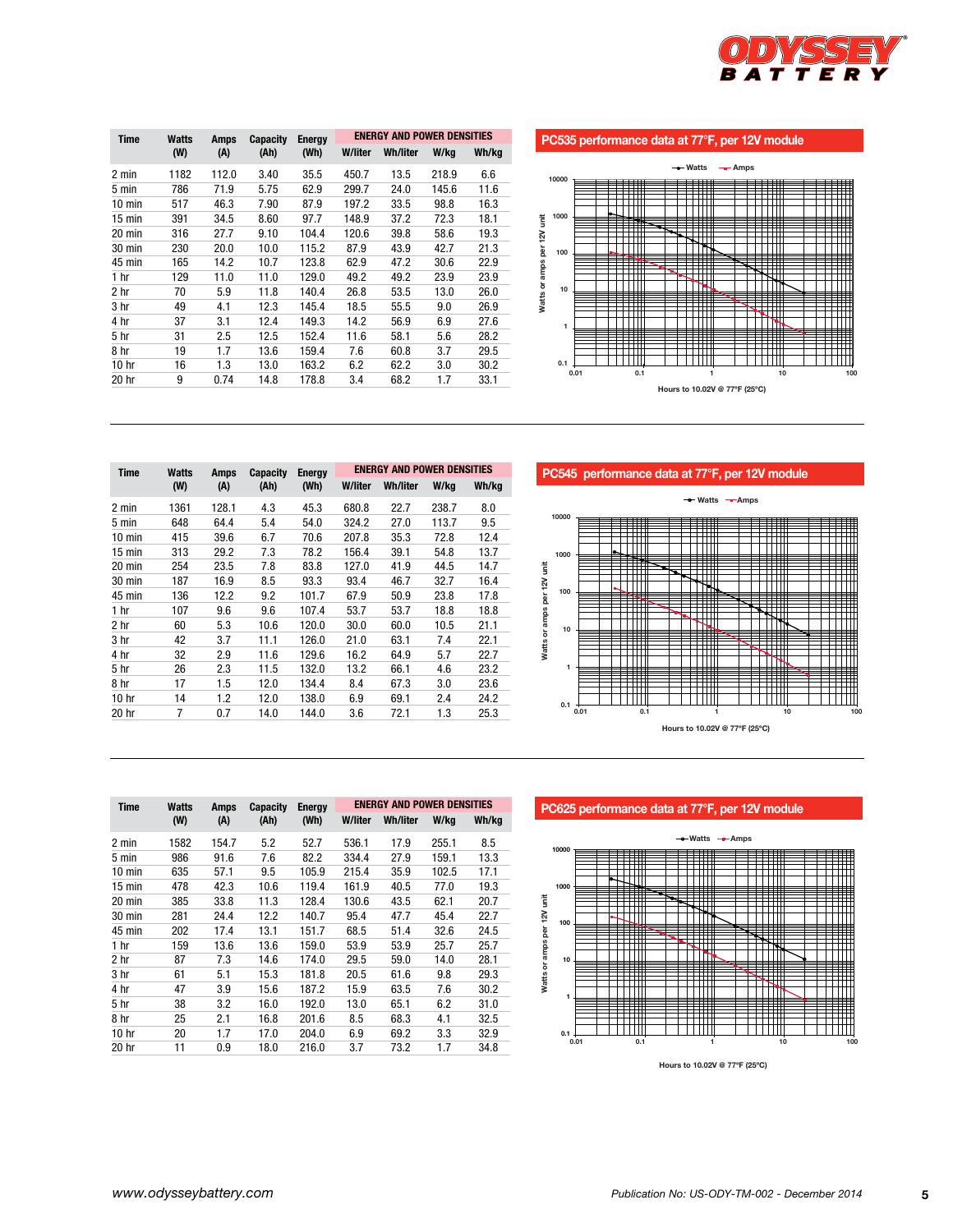



| <b>Time</b>      | <b>Watts</b> | <b>Amps</b> | Capacity | <b>Energy</b> |         | ENERGY AND POWER DENSITIES |       |       |  |  |
|------------------|--------------|-------------|----------|---------------|---------|----------------------------|-------|-------|--|--|
|                  | (W)          | (A)         | (Ah)     | (Wh)          | W/liter | <b>Wh/liter</b>            | W/kg  | Wh/kg |  |  |
| 2 min            | 1486         | 143.0       | 4.8      | 49.5          | 601.4   | 20.0                       | 212.3 | 7.1   |  |  |
| 5 min            | 792          | 78.8        | 6.6      | 66.0          | 320.5   | 26.7                       | 113.1 | 9.4   |  |  |
| $10 \text{ min}$ | 512          | 49.3        | 8.4      | 87.1          | 207.3   | 35.3                       | 73.2  | 12.4  |  |  |
| $15$ min         | 389          | 36.7        | 9.2      | 97.4          | 157.6   | 39.4                       | 55.6  | 13.9  |  |  |
| $20 \text{ min}$ | 318          | 29.6        | 9.8      | 104.9         | 128.7   | 42.5                       | 45.4  | 15.0  |  |  |
| 30 min           | 236          | 21.6        | 10.8     | 118.2         | 95.7    | 47.8                       | 33.8  | 16.9  |  |  |
| 45 min           | 173          | 15.6        | 11.7     | 130.1         | 70.2    | 52.6                       | 24.8  | 18.6  |  |  |
| 1 hr             | 138          | 12.3        | 12.3     | 138.0         | 55.8    | 55.8                       | 19.7  | 19.7  |  |  |
| 2 hr             | 79           | 6.9         | 13.8     | 157.2         | 31.8    | 63.6                       | 11.2  | 22.5  |  |  |
| 3 <sub>hr</sub>  | 56           | 4.8         | 14.4     | 166.5         | 22.5    | 67.4                       | 7.9   | 23.8  |  |  |
| 4 hr             | 43           | 3.7         | 14.8     | 172.8         | 17.5    | 69.9                       | 6.2   | 24.7  |  |  |
| 5 <sub>hr</sub>  | 35           | 3.0         | 15.0     | 177.0         | 14.3    | 71.6                       | 5.1   | 25.3  |  |  |
| 8 hr             | 23           | 2.0         | 16.0     | 187.2         | 9.5     | 75.8                       | 3.3   | 26.7  |  |  |
| 10 hr            | 19           | 1.6         | 16.0     | 192.0         | 7.8     | 77.7                       | 2.7   | 27.4  |  |  |
| 20 hr            | 10           | 0.8         | 16.0     | 204.0         | 4.1     | 82.6                       | 1.5   | 29.1  |  |  |

**PC925 performance data at 77°F, per 12V module Watts -** Amps



| <b>Time</b>      | <b>Watts</b> | Amps    | Capacity | <b>Energy</b> | <b>ENERGY AND POWER DENSITIES</b> |                 |       |       |  |
|------------------|--------------|---------|----------|---------------|-----------------------------------|-----------------|-------|-------|--|
|                  | (W)          | (A)     | (Ah)     | (Wh)          | <b>W/liter</b>                    | <b>Wh/liter</b> | W/kg  | Wh/kg |  |
| 2 min            | 2381         | 224.8   | 7.5      | 79.3          | 615.8                             | 20.5            | 201.8 | 6.7   |  |
| 5 min            | 1446         | 142.8   | 11.9     | 120.5         | 374.0                             | 31.2            | 122.5 | 10.2  |  |
| $10 \text{ min}$ | 954          | 90.6    | 15.4     | 162.2         | 246.8                             | 42.0            | 80.9  | 13.7  |  |
| $15 \text{ min}$ | 726          | 67.4    | 16.9     | 181.5         | 187.8                             | 46.9            | 61.5  | 15.4  |  |
| 20 min           | 592          | 54.2    | 17.9     | 195.2         | 153.0                             | 50.5            | 50.1  | 16.5  |  |
| 30 min           | 436          | 39.2    | 19.6     | 217.8         | 112.7                             | 56.3            | 36.9  | 18.5  |  |
| 45 min           | 316          | 28.1    | 21.1     | 236.7         | 81.6                              | 61.2            | 26.8  | 20.1  |  |
| 1 <sub>hr</sub>  | 250          | 21.9    | 21.9     | 249.6         | 64.6                              | 64.6            | 21.2  | 21.2  |  |
| 2 hr             | 138          | 11.9    | 23.8     | 276.0         | 35.7                              | 71.4            | 11.7  | 23.4  |  |
| 3 hr             | 96           | 8.3     | 24.9     | 288.0         | 24.8                              | 74.5            | 8.1   | 24.4  |  |
| 4 hr             | 74           | 6.4     | 25.6     | 297.6         | 19.2                              | 77.0            | 6.3   | 25.2  |  |
| 5 <sub>hr</sub>  | 61           | 5.2     | 26.0     | 303.0         | 15.7                              | 78.4            | 5.1   | 25.7  |  |
| 8 hr             | 40           | 3.4     | 27.2     | 316.8         | 10.2                              | 81.9            | 3.4   | 26.9  |  |
| 10 <sub>hr</sub> | 32           | 2.8     | 27.5     | 324.0         | 8.4                               | 83.8            | 2.8   | 27.5  |  |
| 20 hr            | 17           | $1.5\,$ | 30.0     | 348.0         | 4.5                               | 90.0            | 1.5   | 29.5  |  |

**Watts -** Amps **10000**   $\overline{\phantom{a}}$  $\overline{a}$ **x**  $\overline{\phantom{0}}$ ĦĦ ──────────────  $\top$   $\top$   $\top$ amps per 12V unit **Watts or amps per 12V unit 1000**   $\overline{\phantom{0}}$  $\frac{1}{\sqrt{2}}$ ▦ TTTTT **100**  M Watts or a t i Hill ttiili  $\overline{1}$ **10**  ▓ ₩ m **SHIH** ╫╫ **THE 1 0.01 0.1 1 10 100 Hours to 10.02V @ 77ºF (25ºC)**

| <b>Time</b>      | <b>Watts</b> | <b>Amps</b> | <b>Capacity</b><br>(Ah) | <b>Energy</b><br>(Wh) |         | <b>ENERGY AND POWER DENSITIES</b> |       |       |
|------------------|--------------|-------------|-------------------------|-----------------------|---------|-----------------------------------|-------|-------|
|                  | (W)          | (A)         |                         |                       | W/litre | <b>Wh/litre</b>                   | W/kg  | Wh/kg |
| 2 min            | 2794         | 268.3       | 8.9                     | 93.1                  | 755.0   | 25.2                              | 310.4 | 10.3  |
| 5 min            | 1745         | 161.3       | 13.4                    | 145.4                 | 471.6   | 39.3                              | 193.9 | 16.2  |
| 10 min           | 1126         | 101.4       | 16.9                    | 187.7                 | 304.4   | 50.7                              | 125.1 | 20.9  |
| $15 \text{ min}$ | 848          | 75.3        | 18.8                    | 212.0                 | 229.1   | 57.3                              | 94.2  | 23.6  |
| 20 min           | 686          | 60.3        | 20.1                    | 228.6                 | 185.4   | 61.8                              | 76.2  | 25.4  |
| 30 min           | 502          | 43.6        | 21.8                    | 250.8                 | 135.6   | 67.8                              | 55.7  | 27.9  |
| 45 min           | 362          | 31.1        | 23.3                    | 271.4                 | 97.8    | 73.3                              | 40.2  | 30.2  |
| 1 hr             | 284          | 24.3        | 24.3                    | 284.4                 | 76.9    | 76.9                              | 31.6  | 31.6  |
| 2 <sub>hr</sub>  | 157          | 13.2        | 26.4                    | 313.2                 | 42.3    | 84.6                              | 17.4  | 34.8  |
| 3 <sub>hr</sub>  | 110          | 9.2         | 27.6                    | 329.4                 | 29.7    | 89.0                              | 12.2  | 36.6  |
| 4 hr             | 85           | 7.1         | 28.4                    | 338.4                 | 22.9    | 91.5                              | 9.4   | 37.6  |
| 5 <sub>hr</sub>  | 70           | 5.8         | 29.0                    | 348.0                 | 18.8    | 94.1                              | 7.7   | 38.7  |
| 8 hr             | 46           | 3.8         | 30.4                    | 364.8                 | 12.3    | 98.6                              | 5.1   | 40.5  |
| 10 <sub>hr</sub> | 37           | 3.2         | 32.0                    | 372.0                 | 10.1    | 100.5                             | 4.1   | 41.3  |
| 20 hr            | 20           | 1.7         | 34.0                    | 408.0                 | 5.5     | 110.3                             | 2.3   | 45.3  |

**PC950 performance data at 77°F, per 12V module**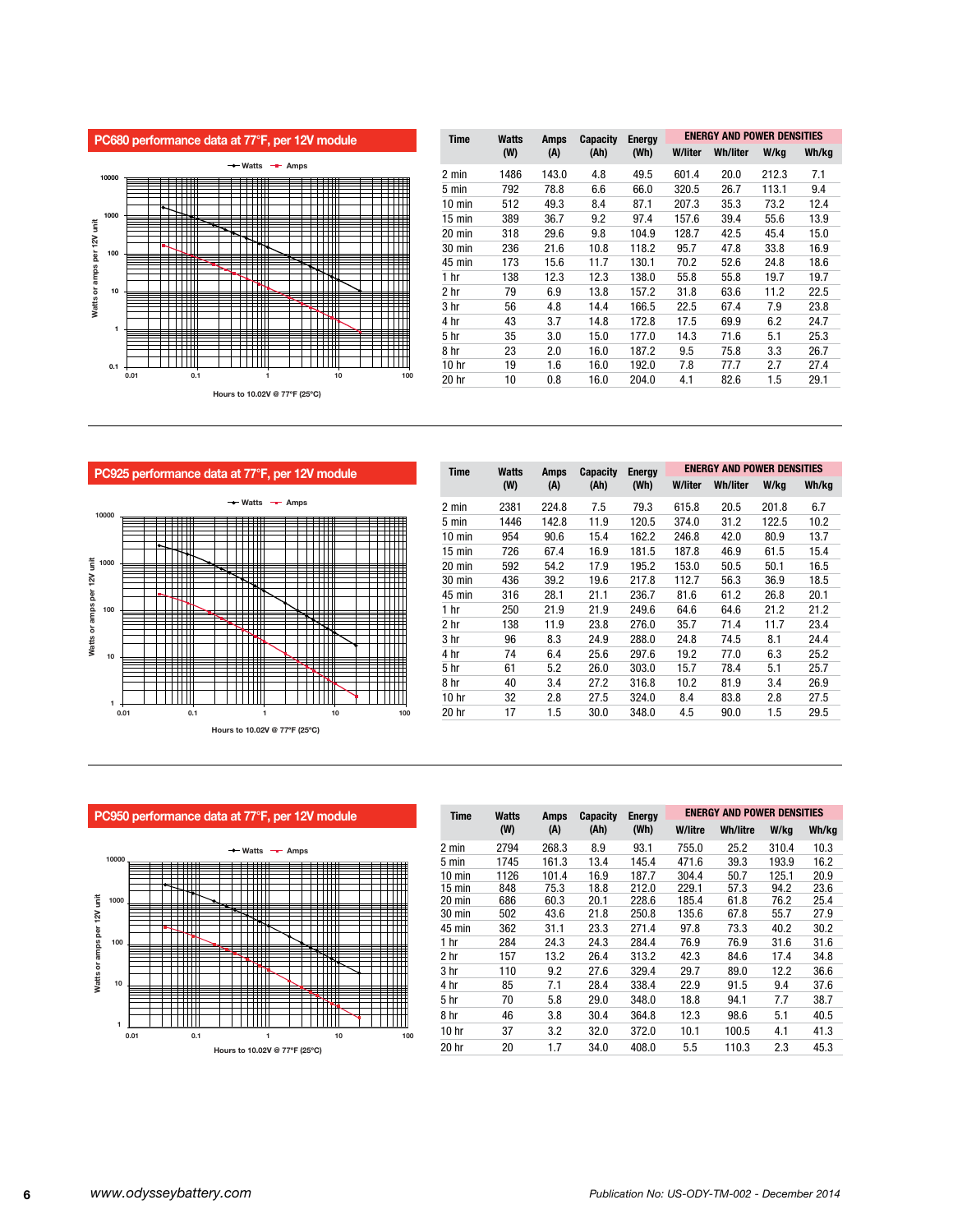

## **PC1100 performance data at 77°F, per 12V module**







| <b>Time</b>      | Watts | <b>Amps</b> | Capacity | <b>Energy</b><br>(Wh) | <b>ENERGY AND POWER DENSITIES</b> |                 |       |       |  |
|------------------|-------|-------------|----------|-----------------------|-----------------------------------|-----------------|-------|-------|--|
|                  | (W)   | (A)         | (Ah)     |                       | <b>W/liter</b>                    | <b>Wh/liter</b> | W/kg  | Wh/kg |  |
| 2 min            | 3580  | 337.9       | 11.3     | 119.2                 | 613.0                             | 20.4            | 205.8 | 6.9   |  |
| 5 min            | 1992  | 199.1       | 16.6     | 165.9                 | 341.1                             | 28.4            | 114.5 | 9.5   |  |
| 10 min           | 1338  | 127.9       | 21.7     | 227.5                 | 229.1                             | 38.9            | 76.9  | 13.1  |  |
| 15 min           | 1026  | 96.0        | 24.0     | 256.5                 | 175.7                             | 43.9            | 59.0  | 14.7  |  |
| 20 min           | 840   | 77.5        | 25.6     | 277.2                 | 143.8                             | 47.5            | 48.3  | 15.9  |  |
| 30 min           | 624   | 56.6        | 28.3     | 312.0                 | 106.8                             | 53.4            | 35.9  | 17.9  |  |
| 45 min           | 458   | 40.8        | 30.6     | 343.4                 | 78.4                              | 58.8            | 26.3  | 19.7  |  |
| 1 hr             | 364   | 32.1        | 32.1     | 363.6                 | 62.3                              | 62.3            | 20.9  | 20.9  |  |
| 2 hr             | 203   | 17.7        | 35.4     | 406.8                 | 34.8                              | 69.7            | 11.7  | 23.4  |  |
| 3 hr             | 143   | 12.3        | 36.9     | 428.4                 | 24.5                              | 73.4            | 8.2   | 24.6  |  |
| 4 hr             | 110   | 9.5         | 38.0     | 441.6                 | 18.9                              | 75.6            | 6.3   | 25.4  |  |
| 5 hr             | 91    | 7.7         | 38.5     | 453.0                 | 15.5                              | 77.6            | 5.2   | 26.0  |  |
| 8 hr             | 59    | 5.0         | 40.0     | 475.2                 | 10.2                              | 81.4            | 3.4   | 27.3  |  |
| 10 <sub>hr</sub> | 48    | 4.1         | 41.0     | 480.0                 | 8.2                               | 82.2            | 2.8   | 27.6  |  |
| 20 hr            | 25    | 2.2         | 44.0     | 504.0                 | 4.3                               | 86.3            | 1.5   | 29.0  |  |

| <b>Time</b>      | <b>Watts</b> | Amps  | <b>Capacity</b> | <b>Energy</b> | <b>ENERGY AND POWER DENSITIES</b> |                 |       |       |  |
|------------------|--------------|-------|-----------------|---------------|-----------------------------------|-----------------|-------|-------|--|
|                  | (W)          | (A)   | (Ah)            | (Wh)          | W/litre                           | <b>Wh/litre</b> | W/kg  | Wh/kg |  |
| 2 min            | 3982         | 384.3 | 12.8            | 132.7         | 396.6                             | 13.2            | 192.4 | 6.4   |  |
| 5 min            | 2846         | 264.8 | 22.1            | 237.2         | 283.5                             | 23.6            | 137.5 | 11.5  |  |
| $10 \text{ min}$ | 1993         | 180.8 | 30.1            | 332.1         | 198.5                             | 33.1            | 96.3  | 16.0  |  |
| $15$ min         | 1561         | 139.7 | 34.9            | 390.3         | 155.5                             | 38.9            | 75.4  | 18.9  |  |
| 20 min           | 1294         | 114.8 | 38.3            | 431.4         | 128.9                             | 43.0            | 62.5  | 20.8  |  |
| 30 min           | 976          | 85.5  | 42.8            | 487.9         | 97.2                              | 48.6            | 47.1  | 23.6  |  |
| 45 min           | 722          | 62.6  | 46.9            | 541.2         | 71.9                              | 53.9            | 34.9  | 26.1  |  |
| 1 hr             | 577          | 49.7  | 49.7            | 576.6         | 57.4                              | 57.4            | 27.9  | 27.9  |  |
| 2 hr             | 326          | 27.7  | 55.4            | 652.1         | 32.5                              | 64.9            | 15.8  | 31.5  |  |
| 3 hr             | 230          | 19.4  | 58.3            | 689.8         | 22.9                              | 68.7            | 11.1  | 33.3  |  |
| 4 hr             | 179          | 15.0  | 60.1            | 714.0         | 17.8                              | 71.1            | 8.6   | 34.5  |  |
| 5 <sub>hr</sub>  | 146          | 12.3  | 61.5            | 731.6         | 14.6                              | 72.9            | 7.1   | 35.3  |  |
| 8 hr             | 96           | 8.0   | 64.2            | 766.2         | 9.5                               | 76.3            | 4.6   | 37.0  |  |
| 10 <sub>hr</sub> | 78           | 6.5   | 65.5            | 782.0         | 7.8                               | 77.9            | 3.8   | 37.8  |  |
| 20 hr            | 42           | 3.5   | 69.9            | 832.1         | 4.1                               | 82.9            | 2.0   | 40.2  |  |

**PC1220 performance data at 77°F, per 12V module**

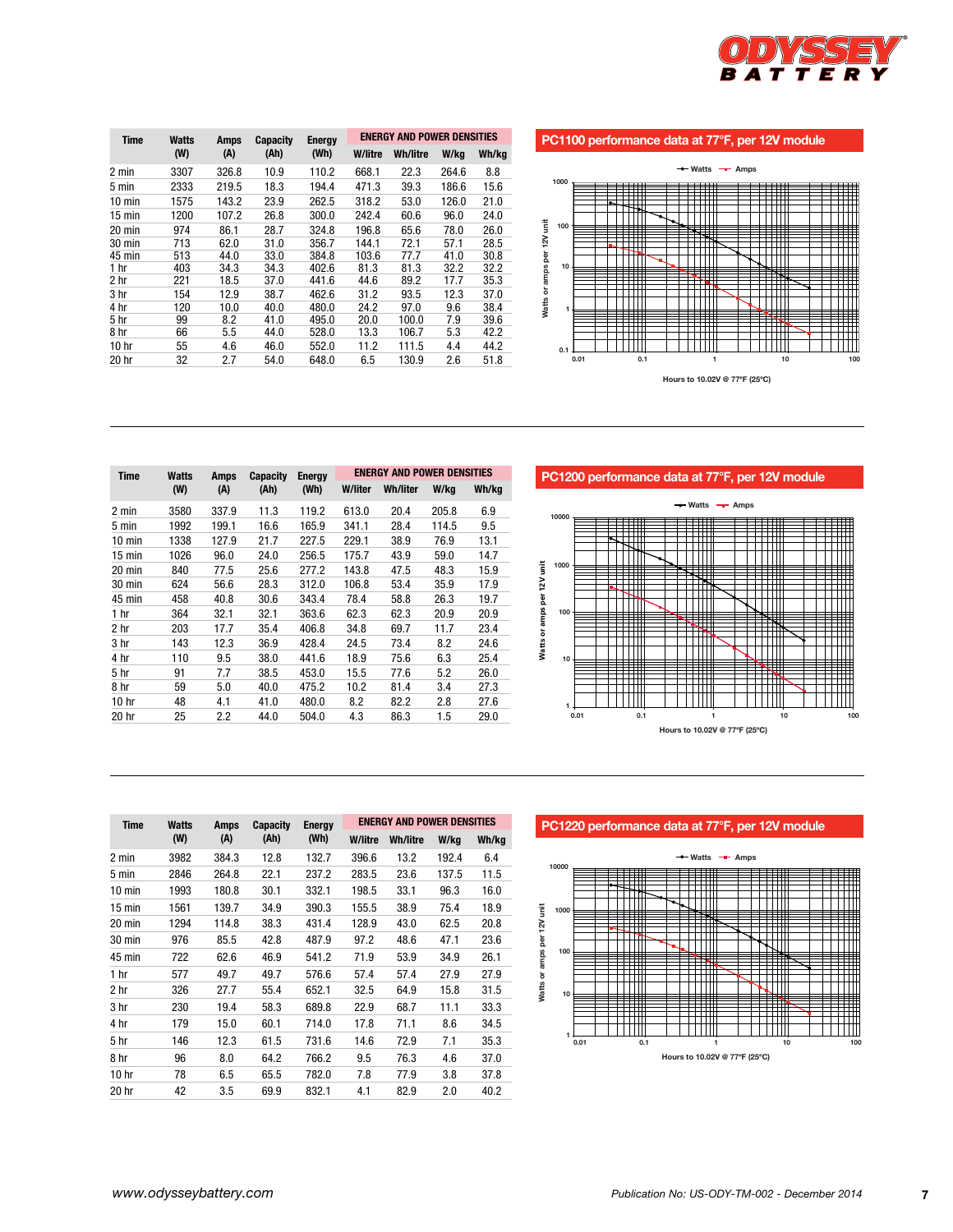



| <b>Time</b>      | Watts | Amps  | <b>Capacity</b> |       | <b>ENERGY AND POWER DENSITIES</b><br><b>Energy</b> |                 |       |       |  |
|------------------|-------|-------|-----------------|-------|----------------------------------------------------|-----------------|-------|-------|--|
|                  | (W)   | (A)   | (Ah)            | (Wh)  | W/litre                                            | <b>Wh/litre</b> | W/kg  | Wh/kg |  |
| 2 min            | 4562  | 432.9 | 14.3            | 150.5 | 531.5                                              | 17.5            | 221.4 | 7.3   |  |
| 5 min            | 2936  | 266.5 | 22.1            | 243.7 | 342.1                                              | 28.4            | 142.5 | 11.8  |  |
| $10 \text{ min}$ | 1919  | 169.6 | 28.3            | 320.5 | 223.6                                              | 37.3            | 93.2  | 15.6  |  |
| 15 min           | 1451  | 126.6 | 31.7            | 362.8 | 169.1                                              | 42.3            | 70.4  | 17.6  |  |
| 20 min           | 1176  | 101.8 | 33.9            | 391.6 | 137.0                                              | 45.6            | 57.1  | 19.0  |  |
| 30 min           | 862   | 73.8  | 36.9            | 430.8 | 100.4                                              | 50.2            | 41.8  | 20.9  |  |
| 45 min           | 622   | 52.8  | 39.6            | 466.4 | 72.5                                               | 54.3            | 30.2  | 22.6  |  |
| 1 hr             | 490   | 41.4  | 41.4            | 489.8 | 57.1                                               | 57.1            | 23.8  | 23.8  |  |
| 2 hr             | 270   | 22.6  | 45.3            | 540.2 | 31.5                                               | 62.9            | 13.1  | 26.2  |  |
| 3 <sub>hr</sub>  | 189   | 15.8  | 47.4            | 567.1 | 22.0                                               | 66.1            | 9.2   | 27.5  |  |
| 4 hr             | 146   | 12.2  | 48.8            | 585.7 | 17.1                                               | 68.2            | 7.1   | 28.4  |  |
| 5 hr             | 120   | 10.0  | 50.0            | 600.6 | 14.0                                               | 70.0            | 5.8   | 29.2  |  |
| 8 hr             | 79    | 6.6   | 52.7            | 633.2 | 9.2                                                | 73.8            | 3.8   | 30.7  |  |
| 10 hr            | 65    | 5.4   | 54.1            | 650.1 | 7.6                                                | 75.7            | 3.2   | 31.6  |  |
| 20 hr            | 36    | 3.0   | 59.4            | 713.5 | 4.2                                                | 83.1            | 1.7   | 34.6  |  |

**PC1350 performance data at 77°F, per 12V module**   $\rightarrow$  Watts  $\rightarrow$  Amps **10000**   $\left\langle \right\rangle$ EEEE<br>THUI  $\pm\pm\pm$ TTTTTT  $\ddot{\bar{\mathbf{s}}}$ **1000 Watts or amps per 12V unit**  Watts or amps per 12V **Tilli**<br>Stad alah dari da **100 TELLER** <u> Hill</u>  $\overline{\phantom{0}}$ T TITLE **10**  ╤╪╪ TH. TTTTTTT **TTTTII** TTTTTTT **1 100 0.01 0.10 1 10 Hours to 10.02V @ 77ºF (25ºC)**

| <b>Time</b>      | Watts | Amps  | <b>Capacity</b> | <b>Energy</b> |         | <b>ENERGY AND POWER DENSITIES</b> |       |       |
|------------------|-------|-------|-----------------|---------------|---------|-----------------------------------|-------|-------|
|                  | (W)   | (A)   | (Ah)            | (Wh)          | W/litre | <b>Wh/litre</b>                   | W/kg  | Wh/kg |
| 2 min            | 5477  | 527.2 | 17.6            | 182.6         | 438.2   | 14.6                              | 199.9 | 6.7   |
| 5 min            | 3758  | 349.4 | 29.1            | 313.2         | 300.7   | 25.1                              | 137.2 | 11.4  |
| $10 \text{ min}$ | 2602  | 235.8 | 39.3            | 433.6         | 208.1   | 34.7                              | 94.9  | 15.8  |
| $15 \text{ min}$ | 2037  | 182.0 | 45.5            | 509.3         | 163.0   | 40.7                              | 74.3  | 18.6  |
| 20 min           | 1692  | 149.8 | 49.9            | 564.0         | 135.4   | 45.1                              | 61.7  | 20.6  |
| 30 min           | 1282  | 112.1 | 56.0            | 641.0         | 102.6   | 51.3                              | 46.8  | 23.4  |
| 45 min           | 955   | 82.5  | 61.9            | 716.2         | 76.4    | 57.3                              | 34.9  | 26.1  |
| 1 hr             | 768   | 65.8  | 65.8            | 767.6         | 61.4    | 61.4                              | 28.0  | 28.0  |
| 2 hr             | 441   | 37.3  | 74.5            | 881.7         | 35.3    | 70.5                              | 16.1  | 32.2  |
| 3 hr             | 314   | 26.4  | 79.1            | 940.8         | 25.1    | 75.3                              | 11.4  | 34.3  |
| 4 hr             | 245   | 20.5  | 82.0            | 979.2         | 19.6    | 78.3                              | 8.9   | 35.7  |
| 5 <sub>hr</sub>  | 201   | 16.8  | 84.2            | 1006.9        | 16.1    | 80.5                              | 7.3   | 36.7  |
| 8 hr             | 133   | 11.1  | 88.5            | 1059.8        | 10.6    | 84.8                              | 4.8   | 38.7  |
| 10 hr            | 108   | 9.0   | 90.5            | 1082.7        | 8.7     | 86.6                              | 4.0   | 39.5  |
| 20 hr            | 57    | 4.8   | 96.5            | 1146.8        | 4.6     | 91.7                              | 2.1   | 41.9  |

# **25-PC1400 & 35-PC1400 performance data at 77°F, per 12V module**



| <b>Time</b><br><b>Watts</b> |      | Amps  | Capacity | Energy |         | <b>ENERGY AND POWER DENSITIES</b> |       |       |
|-----------------------------|------|-------|----------|--------|---------|-----------------------------------|-------|-------|
|                             | (W)  | (A)   | (Ah)     | (Wh)   | W/litre | <b>Wh/litre</b>                   | W/kg  | Wh/kg |
| 2 min                       | 5308 | 499.5 | 16.5     | 175.2  | 576.1   | 19.0                              | 233.8 | 7.7   |
| 5 min                       | 3440 | 315.8 | 26.2     | 285.5  | 373.3   | 31.0                              | 151.5 | 12.6  |
| $10 \text{ min}$            | 2261 | 203.0 | 33.9     | 377.7  | 245.4   | 41.0                              | 99.6  | 16.6  |
| $15 \text{ min}$            | 1716 | 151.9 | 38.0     | 428.9  | 186.2   | 46.5                              | 75.6  | 18.9  |
| $20 \text{ min}$            | 1393 | 122.2 | 40.7     | 463.9  | 151.2   | 50.3                              | 61.4  | 20.4  |
| 30 min                      | 1023 | 88.6  | 44.3     | 511.5  | 111.0   | 55.5                              | 45.1  | 22.5  |
| 45 min                      | 739  | 63.3  | 47.4     | 554.5  | 80.2    | 60.2                              | 32.6  | 24.4  |
| 1 hr                        | 583  | 49.4  | 49.4     | 582.5  | 63.2    | 63.2                              | 25.7  | 25.7  |
| 2 hr                        | 321  | 26.8  | 53.6     | 641.2  | 34.8    | 69.6                              | 14.1  | 28.2  |
| 3 hr                        | 224  | 18.6  | 55.7     | 671.0  | 24.3    | 72.8                              | 9.9   | 29.6  |
| 4 hr                        | 173  | 14.3  | 57.2     | 690.5  | 18.7    | 74.9                              | 7.6   | 30.4  |
| 5 <sub>hr</sub>             | 141  | 11.7  | 58.4     | 705.4  | 15.3    | 76.5                              | 6.2   | 31.1  |
| 8 hr                        | 92   | 7.6   | 61.0     | 736.6  | 10.0    | 79.9                              | 4.1   | 32.4  |
| 10 <sub>hr</sub>            | 75   | 6.2   | 62.5     | 751.9  | 8.2     | 81.6                              | 3.3   | 33.1  |
| 20 hr                       | 40   | 3.4   | 67.9     | 805.5  | 4.4     | 87.4                              | 1.8   | 35.5  |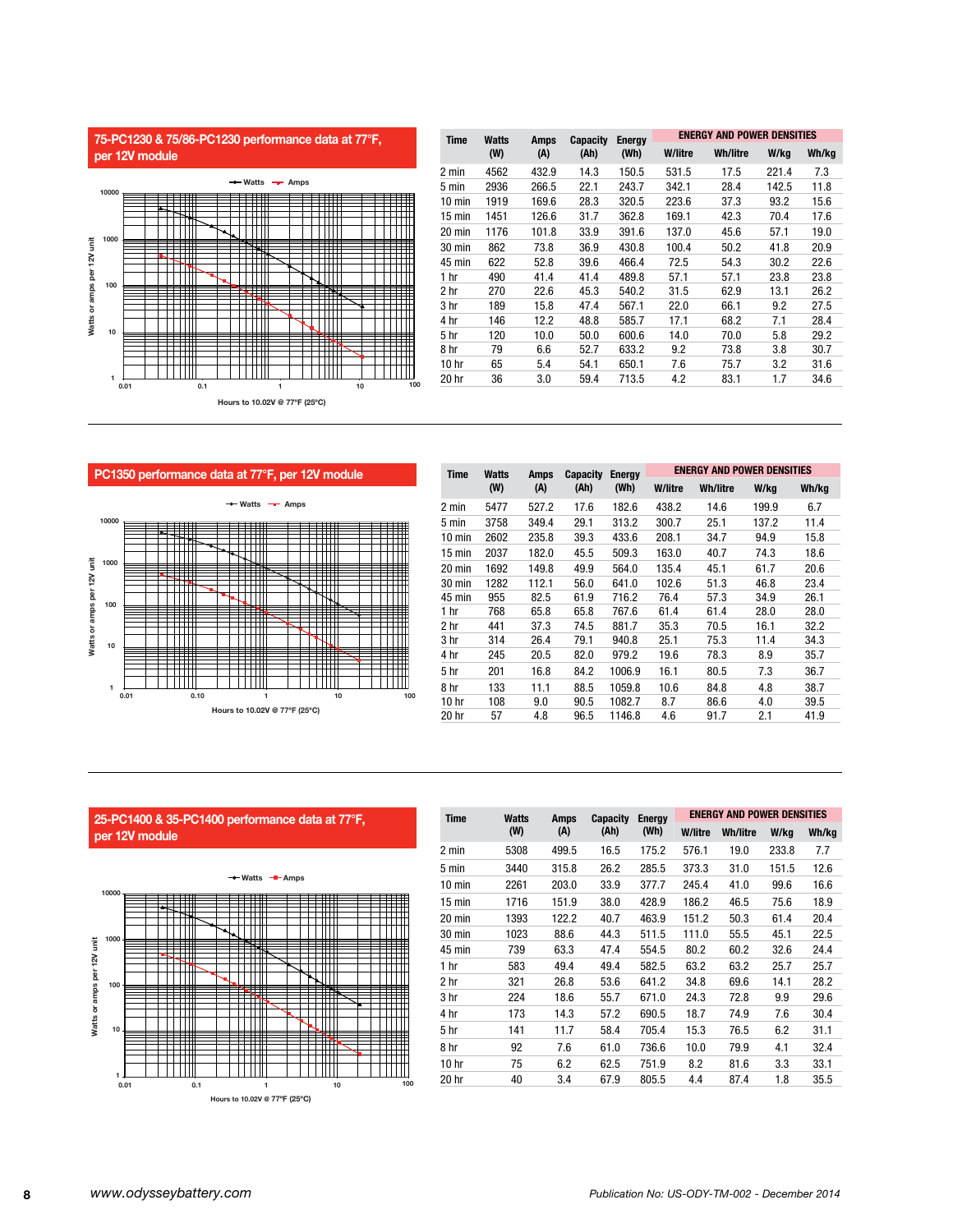

| <b>Time</b>     | <b>Watts</b> | <b>Amps</b> | Capacity | <b>Energy</b> | <b>ENERGY AND POWER DENSITIES</b> |                 |       |       |
|-----------------|--------------|-------------|----------|---------------|-----------------------------------|-----------------|-------|-------|
|                 | (W)          | (A)         | (Ah)     | (Wh)          | <b>W/liter</b>                    | <b>Wh/liter</b> | W/kg  | Wh/kg |
| 2 min           | 5228         | 494.8       | 16.3     | 172.5         | 538.1                             | 17.8            | 209.9 | 6.9   |
| 5 min           | 3337         | 304.4       | 25.3     | 277.0         | 343.5                             | 28.5            | 134.0 | 11.1  |
| 10 min          | 2175         | 193.6       | 32.3     | 363.3         | 223.9                             | 37.4            | 87.4  | 14.6  |
| $15$ min        | 1644         | 144.5       | 36.1     | 411.0         | 169.2                             | 42.3            | 66.0  | 16.5  |
| 20 min          | 1332         | 116.1       | 38.7     | 443.7         | 137.2                             | 45.7            | 53.5  | 17.8  |
| 30 min          | 977          | 84.2        | 42.1     | 488.4         | 100.5                             | 50.3            | 39.2  | 19.6  |
| 45 min          | 706          | 60.3        | 45.2     | 529.3         | 72.6                              | 54.5            | 28.3  | 21.3  |
| 1 <sub>hr</sub> | 556          | 47.3        | 47.3     | 556.2         | 57.3                              | 57.3            | 22.3  | 22.3  |
| 2 hr            | 307          | 25.9        | 51.7     | 615.0         | 31.7                              | 63.3            | 12.3  | 24.7  |
| 3 hr            | 215          | 18.1        | 54.2     | 646.5         | 22.2                              | 66.5            | 8.7   | 26.0  |
| 4 hr            | 167          | 14.0        | 56.0     | 668.4         | 17.2                              | 68.8            | 6.7   | 26.8  |
| 5 <sub>hr</sub> | 137          | 11.5        | 57.4     | 685.4         | 14.1                              | 70.6            | 5.5   | 27.5  |
| 8 hr            | 90           | 7.6         | 60.6     | 723.1         | 9.3                               | 74.4            | 3.6   | 29.0  |
| 10 hr           | 74           | 6.2         | 62.3     | 742.5         | 7.6                               | 76.4            | 3.0   | 29.8  |
| 20 hr           | 41           | 3.3         | 65.0     | 814.0         | 4.2                               | 83.8            | 1.6   | 32.7  |

**34-PC1500, 34R-PC1500, 34M-PC1500, 34/78-PC1500 &** 





**PC1700 performance data at 77°F, per 12V module**



|      |       | Capacity<br><b>Energy</b> |       |         | <b>ENERGY AND POWER DENSITIES</b> |       |       |  |
|------|-------|---------------------------|-------|---------|-----------------------------------|-------|-------|--|
| (W)  | (A)   | (Ah)                      | (Wh)  | W/liter | <b>Wh/liter</b>                   | W/kg  | Wh/kg |  |
| 5942 | 569.8 | 19.0                      | 197.9 | 607.0   | 20.2                              | 215.3 | 7.2   |  |
| 3636 | 337.6 | 28.1                      | 279.9 | 343.3   | 28.6                              | 121.7 | 10.1  |  |
| 2411 | 218.5 | 37.2                      | 384.5 | 231.1   | 39.3                              | 82.0  | 13.9  |  |
| 1833 | 163.8 | 41.0                      | 433.5 | 177.2   | 44.3                              | 62.8  | 15.7  |  |
| 1490 | 132.6 | 43.7                      | 467.3 | 144.7   | 47.7                              | 51.3  | 16.9  |  |
| 1091 | 96.0  | 48.0                      | 522.0 | 106.7   | 53.3                              | 37.8  | 18.9  |  |
| 786  | 68.6  | 51.4                      | 567.0 | 77.2    | 57.9                              | 27.4  | 20.5  |  |
| 615  | 53.6  | 53.6                      | 594.6 | 60.8    | 60.8                              | 21.5  | 21.5  |  |
| 333  | 28.9  | 57.8                      | 648.0 | 33.1    | 66.2                              | 11.7  | 23.5  |  |
| 229  | 19.9  | 59.6                      | 671.4 | 22.9    | 68.6                              | 8.1   | 24.3  |  |
| 175  | 15.2  | 61.0                      | 684.0 | 17.5    | 69.9                              | 6.2   | 24.8  |  |
| 142  | 12.4  | 61.8                      | 693.0 | 14.2    | 70.8                              | 5.0   | 25.1  |  |
| 90   | 8.0   | 63.6                      | 705.6 | 9.0     | 72.1                              | 3.2   | 25.6  |  |
| 73   | 6.5   | 64.5                      | 714.0 | 7.3     | 72.9                              | 2.6   | 25.9  |  |
| 37   | 3.4   | 67.9                      | 732.0 | 3.7     | 74.8                              | 1.3   | 26.5  |  |
|      | Watts | Amps                      |       |         |                                   |       |       |  |

**Time Watts 65-PC1750 performance data at 77°F, per 12V module**



| <b>Time</b>      | <b>Watts</b> | Amps  | <b>Capacity</b> | <b>Energy</b> |         | <b>ENERGY AND POWER DENSITIES</b> |       |       |
|------------------|--------------|-------|-----------------|---------------|---------|-----------------------------------|-------|-------|
|                  | (W)          | (A)   | (Ah)            | (Wh)          | W/litre | <b>Wh/litre</b>                   | W/kg  | Wh/kg |
| 2 min            | 5890         | 565.9 | 18.7            | 194.4         | 567.9   | 18.7                              | 224.0 | 7.4   |
| 5 min            | 3770         | 334.2 | 27.7            | 312.9         | 363.5   | 30.2                              | 143.3 | 11.9  |
| $10 \text{ min}$ | 2440         | 210.9 | 35.2            | 407.4         | 235.2   | 39.3                              | 92.8  | 15.5  |
| $15 \text{ min}$ | 1832         | 157.7 | 39.4            | 458.0         | 176.6   | 44.2                              | 69.7  | 17.4  |
| $20 \text{ min}$ | 1477         | 127.2 | 42.4            | 491.9         | 142.4   | 47.4                              | 56.2  | 18.7  |
| 30 min           | 1076         | 93.0  | 46.5            | 537.9         | 103.7   | 51.9                              | 40.9  | 20.5  |
| 45 min           | 771          | 67.2  | 50.4            | 578.1         | 74.3    | 55.7                              | 29.3  | 22.0  |
| 1 hr             | 605          | 53.0  | 53.0            | 604.6         | 58.2    | 58.3                              | 23.0  | 23.0  |
| 2 hr             | 355          | 29.4  | 58.9            | 709.2         | 34.2    | 68.4                              | 13.5  | 27.0  |
| 3 hr             | 252          | 20.7  | 62.0            | 756.0         | 24.3    | 72.9                              | 9.6   | 28.7  |
| 4 hr             | 196          | 16.0  | 64.1            | 785.0         | 18.9    | 75.7                              | 7.5   | 29.8  |
| 5 <sub>hr</sub>  | 161          | 13.1  | 65.7            | 804.6         | 15.5    | 77.6                              | 6.1   | 30.6  |
| 8 hr             | 105          | 8.6   | 69.1            | 838.5         | 10.1    | 80.9                              | 4.0   | 31.9  |
| 10 hr            | 85           | 7.1   | 70.6            | 850.3         | 8.2     | 82.0                              | 3.2   | 32.3  |
| 20 hr            | 46           | 3.8   | 75.7            | 912.6         | 4.4     | 88.0                              | 1.7   | 34.7  |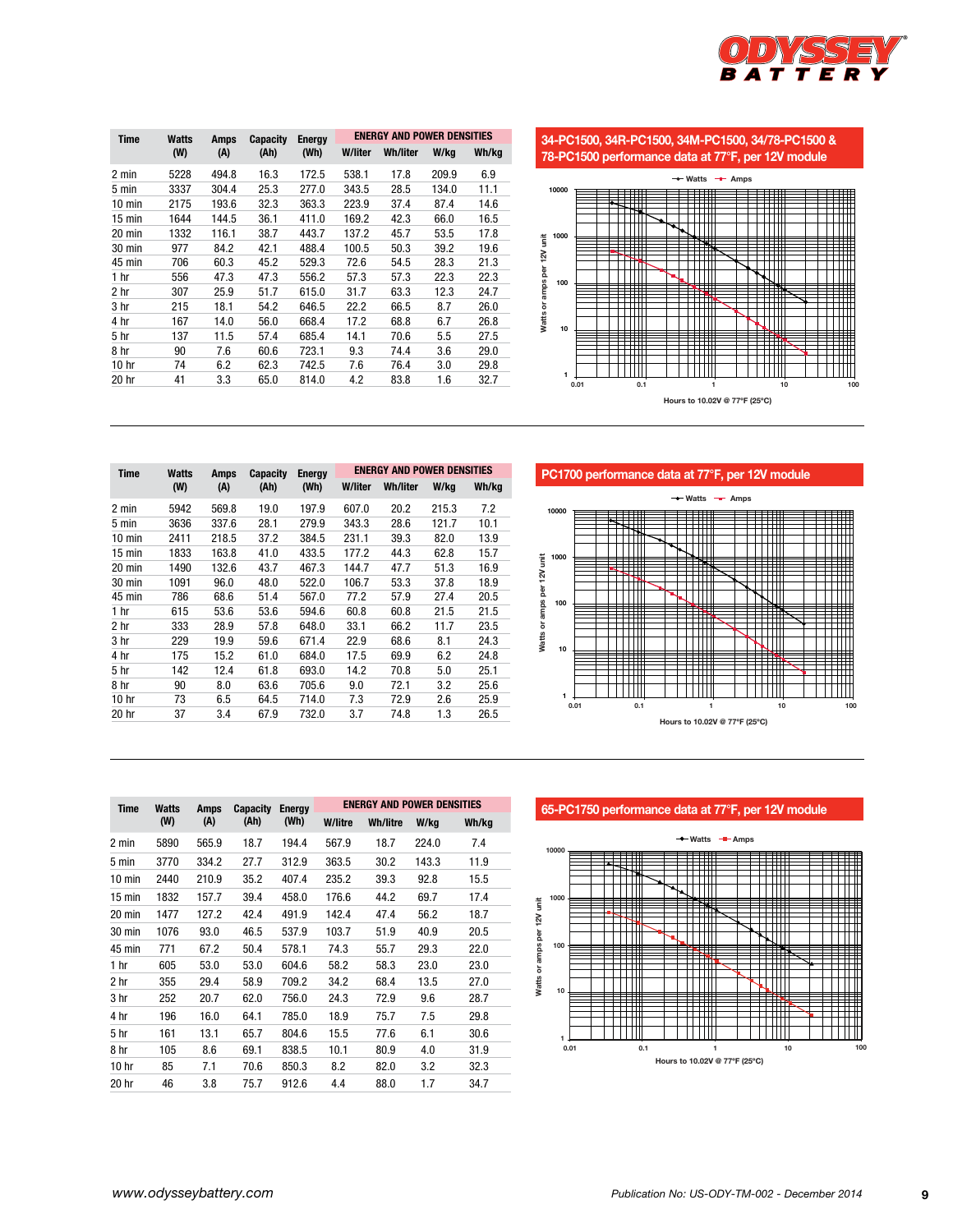

| Time             | Watts | Amps  | <b>Capacity</b> | <b>Energy</b> | <b>ENERGY AND POWER DENSITIES</b> |          |      |       |
|------------------|-------|-------|-----------------|---------------|-----------------------------------|----------|------|-------|
|                  | (W)   | (A)   | (Ah)            | (Wh)          | <b>W/liter</b>                    | Wh/liter | W/kg | Wh/Kg |
| 2 min            | 4422  | 491.4 | 16.4            | 147.4         | 199.6                             | 6.7      | 73.7 | 2.5   |
| 5 min            | 4422  | 491.2 | 40.9            | 368.5         | 199.6                             | 16.6     | 73.7 | 6.1   |
| 10 min           | 4422  | 454.7 | 75.8            | 737.0         | 199.6                             | 33.3     | 73.7 | 12.3  |
| 15 min           | 3984  | 373.3 | 93.3            | 996.0         | 179.8                             | 44.9     | 66.4 | 16.6  |
| $20 \text{ min}$ | 3384  | 312.7 | 104.2           | 1128.0        | 152.7                             | 50.9     | 56.4 | 18.8  |
| 30 min           | 2610  | 238.3 | 119.2           | 1305.0        | 117.8                             | 58.9     | 43.5 | 21.8  |
| 45 min           | 1968  | 177.8 | 133.4           | 1476.0        | 88.8                              | 66.6     | 32.8 | 24.6  |
| 1 hr             | 1590  | 143.1 | 143.1           | 1590.0        | 71.8                              | 71.8     | 26.5 | 26.5  |
| 2 hr             | 936   | 82.2  | 164.4           | 1872.0        | 42.2                              | 84.5     | 15.6 | 31.2  |
| 3 hr             | 666   | 58.3  | 174.9           | 1998.0        | 30.1                              | 90.2     | 11.1 | 33.3  |
| 4 hr             | 522   | 45.4  | 181.6           | 2088.0        | 23.6                              | 94.2     | 8.7  | 34.8  |
| 5 <sub>hr</sub>  | 426   | 37.3  | 186.5           | 2130.0        | 19.2                              | 96.1     | 7.1  | 35.5  |
| 8 hr             | 282   | 24.6  | 196.8           | 2256.0        | 12.7                              | 101.8    | 4.7  | 37.6  |
| 10 hr            | 234   | 20.2  | 202.0           | 2340.0        | 10.6                              | 105.6    | 3.9  | 39.0  |
| 20 hr            | 126   | 10.9  | 218.0           | 2520.0        | 5.7                               | 113.7    | 2.1  | 42.0  |

**31-PC2150 & 31M-PC2150 performance data at 77°F, per 12V module**



**Time Watts (W) Amps (A) Capacity (Ah) Energy (Wh) ENERGY AND POWER DENSITIES W/liter Wh/liter W/kg Wh/Kg** 2 min 7025 678.5 22.4 231.8 515.3 17.0 199.0 6.6 5 min 4740 438.5 36.4 393.4 347.7 28.9 134.3 11.1 10 min 3176 285.9 47.7 530.4 233.0 38.9 90.0 15.0 15 min 2428 215.5 53.9 607.0 178.1 44.5 68.8 17.2 20 min 1980 174.1 58.0 659.2 145.2 48.4 56.1 18.7 30 min 1460 127.0 63.5 730.0 107.1 53.5 41.4 20.7 45 min 1059 91.2 68.4 793.9 77.6 58.2 30.0 22.5 1 hr 835 71.5 71.5 835.2 61.3 61.3 23.7 23.7 2 hr 461 39.0 78.0 922.2 33.8 67.7 13.1 26.1 3 hr 322 27.1 81.4 966.8 23.6 70.9 9.1 27.4 4 hr 249 20.9 83.8 996.8 18.3 73.1 7.1 28.2 5 hr 204 17.1 85.6 1020.0 15.0 74.8 5.8 28.9 8 hr 134 11.2 89.7 1070.4 9.8 78.5 3.8 30.3 10 hr 110 9.2 91.9 1095.9 8.0 80.4 3.1 31.0 20 hr 60 5.0 100.3 1191.9 4.4 87.4 1.7 33.8

**PC2250 performance data at 77°F, per 12V module**



| <b>Time</b>     | <b>Watts</b> | Amps  | <b>Capacity</b> | <b>Energy</b> |         | <b>ENERGY AND POWER DENSITIES</b> |       |       |
|-----------------|--------------|-------|-----------------|---------------|---------|-----------------------------------|-------|-------|
|                 | (W)          | (A)   | (Ah)            | (Wh)          | W/liter | <b>Wh/liter</b>                   | W/kg  | Wh/kg |
| 2 min           | 7090         | 671.6 | 22.4            | 236.1         | 1143.0  | 14.8                              | 181.8 | 6.1   |
| 5 min           | 4820         | 443.8 | 37.0            | 401.5         | 301.2   | 25.1                              | 123.6 | 10.3  |
| 10 min          | 3291         | 296.4 | 50.4            | 559.5         | 205.6   | 35.0                              | 84.4  | 14.4  |
| 15 min          | 2553         | 227.1 | 56.8            | 638.3         | 159.5   | 39.9                              | 65.5  | 16.4  |
| 20 min          | 2107         | 185.8 | 61.3            | 695.3         | 131.7   | 43.5                              | 54.0  | 17.8  |
| 30 min          | 1583         | 137.9 | 69.0            | 791.5         | 98.9    | 49.5                              | 40.6  | 20.3  |
| 45 min          | 1170         | 100.9 | 75.7            | 877.5         | 73.1    | 54.8                              | 30.0  | 22.5  |
| 1 <sub>hr</sub> | 937          | 80.2  | 80.2            | 937.0         | 58.6    | 58.6                              | 24.0  | 24.0  |
| 2 hr            | 536          | 45.2  | 90.4            | 1072.0        | 33.5    | 67.0                              | 13.7  | 27.5  |
| 3 <sub>hr</sub> | 382          | 32.0  | 96.0            | 1146.0        | 23.9    | 71.6                              | 9.8   | 29.4  |
| 4 hr            | 299          | 25.0  | 100.0           | 1196.0        | 18.7    | 74.7                              | 7.7   | 30.7  |
| 5 <sub>hr</sub> | 247          | 20.6  | 103.0           | 1235.0        | 15.4    | 77.2                              | 6.3   | 31.7  |
| 8 hr            | 165          | 13.8  | 110.4           | 1320.0        | 10.3    | 82.5                              | 4.2   | 33.9  |
| 10 hr           | 137          | 11.4  | 114.0           | 1370.0        | 8.6     | 85.6                              | 3.5   | 35.1  |
| 20 hr           | 76           | 6.3   | 126.0           | 1520.0        | 4.75    | 95.0                              | 2.0   | 39.0  |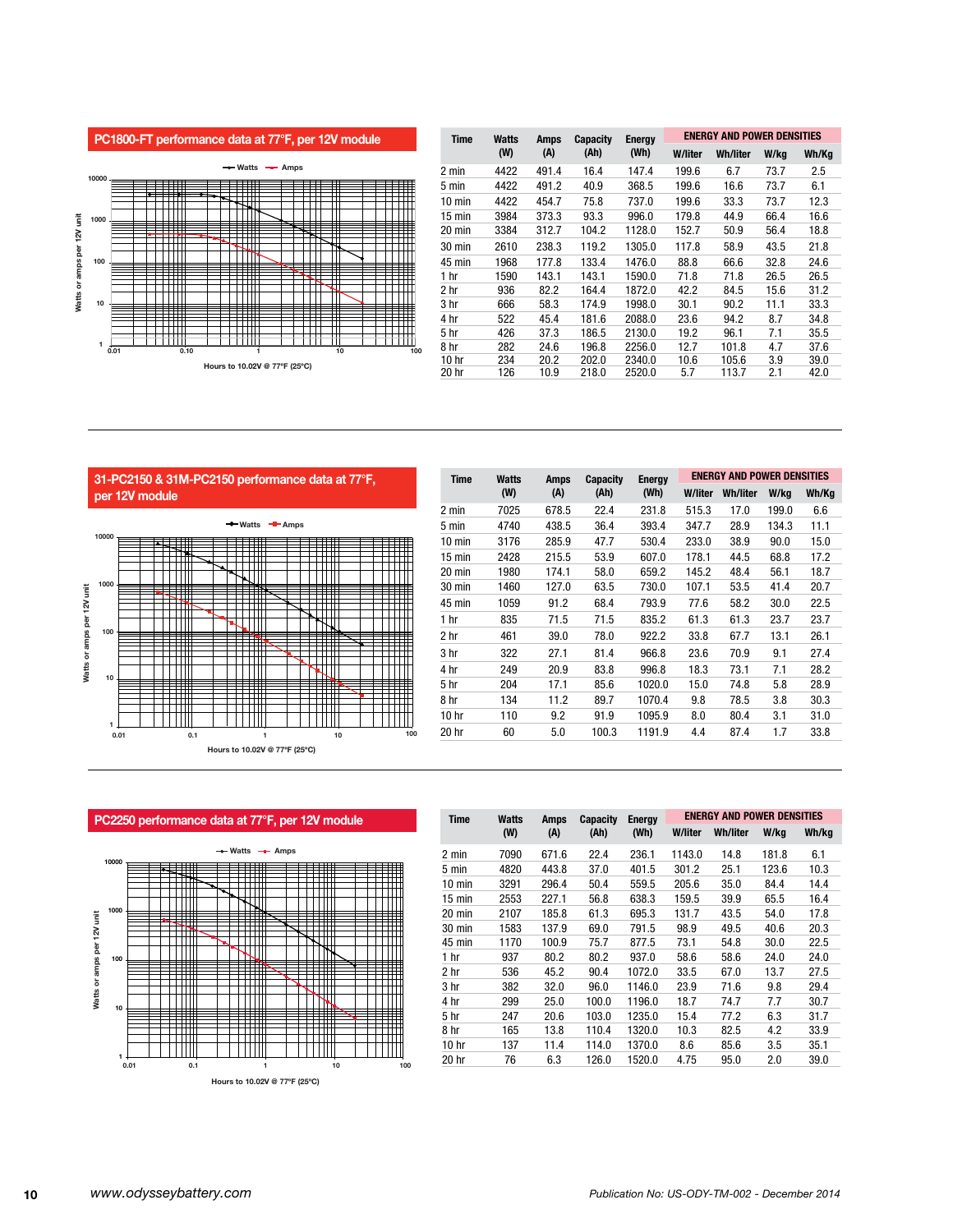

# **Cycle life and depth of discharge (DOD)**

Applications in which the battery is frequently discharged and recharged are called cyclic. A complete cycle starts with a charged battery that is discharged and then brought back to a full charge. Battery life in these applications is stated as the number of cycles the battery will deliver before its capacity drops to 80% of its rated value. For example, suppose a battery is rated at 100 amp-hours (Ah) and has a published cycle life of 400. This means that the battery can be cycled 400 times before its delivered capacity drops to 80Ah.

Proper charging and DOD are the two key factors that determine how many cycles a battery will deliver before it reaches end of life. The DOD is simply the ratio of capacity extracted from the battery to its rated capacity expressed as a percentage. If a 100Ah battery delivers 65Ah and is then recharged, it is said to have delivered a 65% DOD cycle.

The relationship between DOD and cycle life for ODYSSEY batteries, excluding PC370, PC950 and PC1100, is shown in Figure 1. The lower the DOD the higher the number of cycles the battery will deliver before reaching end of life.

#### **Figure 1**



The true dual purpose design of ODYSSEY batteries is reflected in the cycle life results shown in the graph below. This graph is from an 80% DOD cycle test completed on two ODYSSEY 65-PC1750 battery samples. Both samples gave over 500 cycles before failing to give 80% capacity (this is classified as end of life.)



# **Float life**

Float life refers to the life expectancy of a battery that is used primarily as a source of backup or emergency power. Emergency lighting, security alarm and Uninterruptible Power Systems (UPS) are good examples of batteries in float applications. In each of these applications the battery is discharged only if the main utility power is lost; otherwise the battery remains on continuous trickle charge (also called float charge).

Since ODYSSEY® batteries are dual purpose by design, they offer a long-life battery option in float applications. At room temperature (77°F or 25°C) these batteries have a design life of 10+ years in float applications; at end of life an ODYSSEY battery will still deliver 80% of its rated capacity.

# **Odyssey® Battery storage and deep discharge recovery**

For any rechargeable battery, storage and recharge are important criteria. This section provides some guidelines that will help you get the most from your ODYSSEY battery.

### **(A) How do I know the state of charge (SOC) of the battery?**

Use Figure 2 to determine the SOC of the ODYSSEY battery, as long as the battery has not been charged or discharged for six or more hours. The only tool needed is a good quality digital voltmeter to measure its open circuit voltage (OCV)<sup>1</sup>. The graph shows that a healthy, fully charged ODYSSEY battery will have an OCV of 12.84V or higher at 77ºF (25ºC).

## **Figure 2: Open circuit voltage and state of charge**



*1The OCV of a battery is the voltage measured between its positive and negative terminals without the battery connected to an external circuit (load). It is very important to take OCV reading only when the battery has been off charge for at least 6-8 hours, preferably overnight.*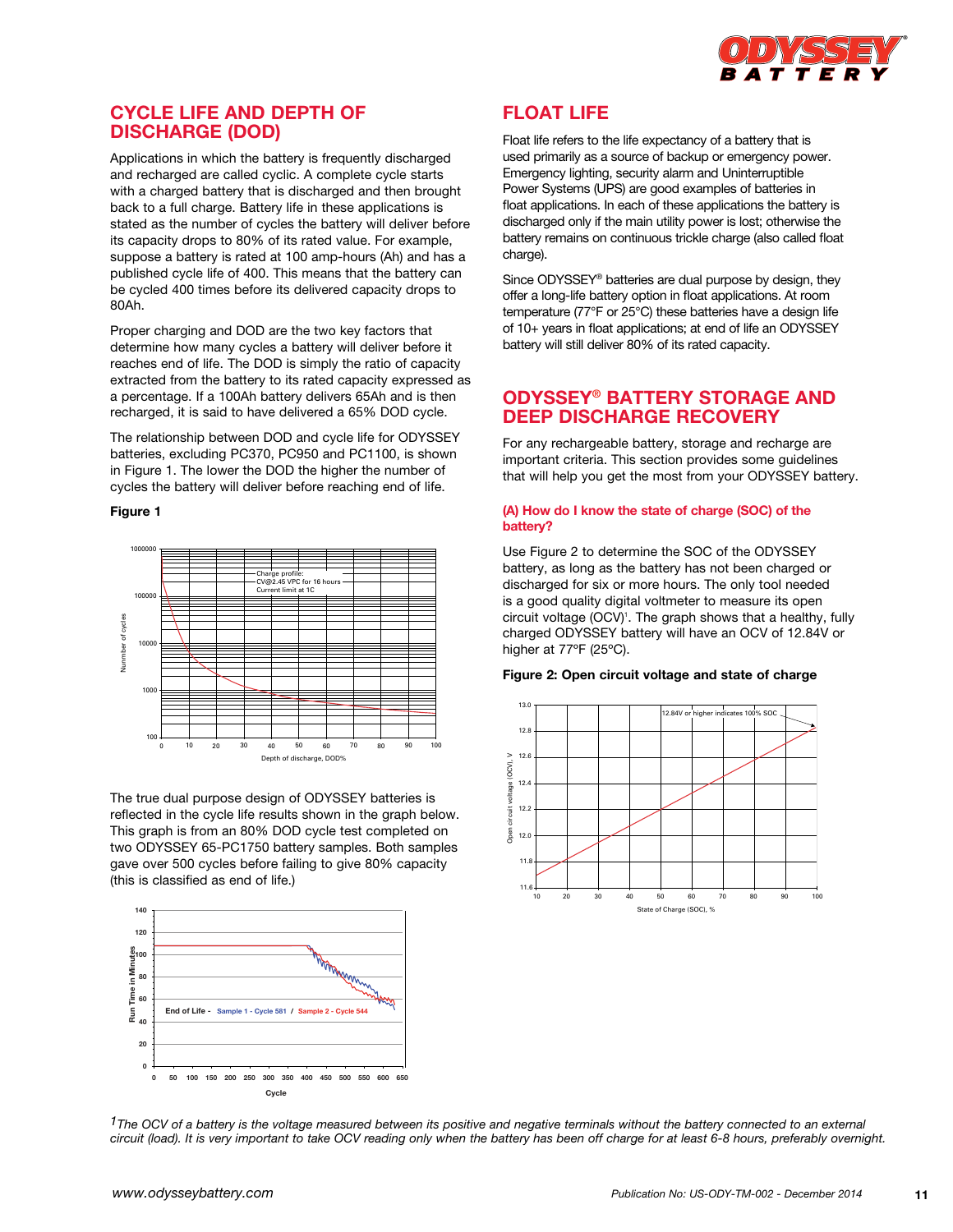## **(B) How long can the battery be stored?**

ODYSSEY batteries should be fully charged prior to storage. Fully charged ODYSSEY batteries can be stored for up to 24 months at 77ºF (25ºC). Battery voltage naturally decreases with time and with increased temperature. The battery voltage should be checked periodically. If the battery voltage drops to 12.0 volts (35% state of charge) it should be recharged immediately to avoid permanent battery damage. The following can be used as a rough approximation for the potential storage times at different temperatures.

### **Figure 3: Odyssey**® **battery storage time at temperatures**

| Storage Temperature (°F/°C) | <b>Storage Time (Months)</b> |
|-----------------------------|------------------------------|
| 41/5                        | 48                           |
| 59/15                       | 36                           |
| 77/25                       | 24                           |
| 95/35                       | 12                           |
| 113/45                      | 6                            |

## **(C) Can the battery recover from deep discharge conditions?**

Yes, the ODYSSEY battery can recover from extremely deep discharges as the following test results demonstrate.

#### (1) German DIN standard test for overdischarge recovery

In this test, a PC925 was discharged over 20 hours  $(0.05C_{10})$ rate)<sup>2</sup> to 10.20V. After the discharge<sup>2</sup> a 5Ω resistor was placed across the battery terminals and the battery kept in storage for 28 days.

At the end of the storage period, the battery was charged at 13.5V for only 48 hours. A second 0.05C10 discharge yielded 97% of rated capacity, indicating that a low rate 48-hour charge after such a deep discharge was insufficient; however, the intent of the test is to determine if the battery is recoverable from extremely deep discharges using only a standby float charger. A standard automotive charger at 14.4V would have allowed the battery to recover greater than 97% of its capacity.

These test results prove that ODYSSEY batteries can recover from deep discharge conditions. Reinforcing this conclusion is the next test, which is even harsher than the DIN standard test, because in this test the battery was stored in a discharged state at a temperature of 122°F (50°C).

## (2) High temperature discharged storage test

Two PC1200 samples were discharged in this test at the 1-hour rate to 9V per module, and then placed in storage at 122°F (50°C) in a *discharged condition* for 4 weeks.

At the end of 4 weeks, the two batteries were recharged using a constant voltage (CV) charge at 14.7V per battery. As Figure 4 below shows, both samples recovered from this extreme case of abusive storage.

## **Figure 4: Recovery from high temperature discharged storage**

**Constant voltage recharge at 14.7V per module**



## **Extreme cold temperature performance**

High discharge rate performance in extremely cold conditions is another area in which ODYSSEY® batteries excel. An example of this is shown in Figure 5. Even at -40°F (-40°C) the battery was able to support a 550A load for over 30 seconds before its terminal voltage dropped to 7.2V.

#### **Figure 5: CCA test @ -40°F (-40°C) on 31-PC2150**



Since all ODYSSEY batteries are designed similarly, one can expect similar outstanding cold temperature performance from any of the other ODYSSEY batteries.

*2The C10 rate of charge or discharge current in amperes is numerically equal to the 10 hour rated capacity of a battery in ampere-hours divided by 10. Thus, a 26Ah battery at the 10-hour rate, such as the PC925, would have a C10 rate of 2.6A.*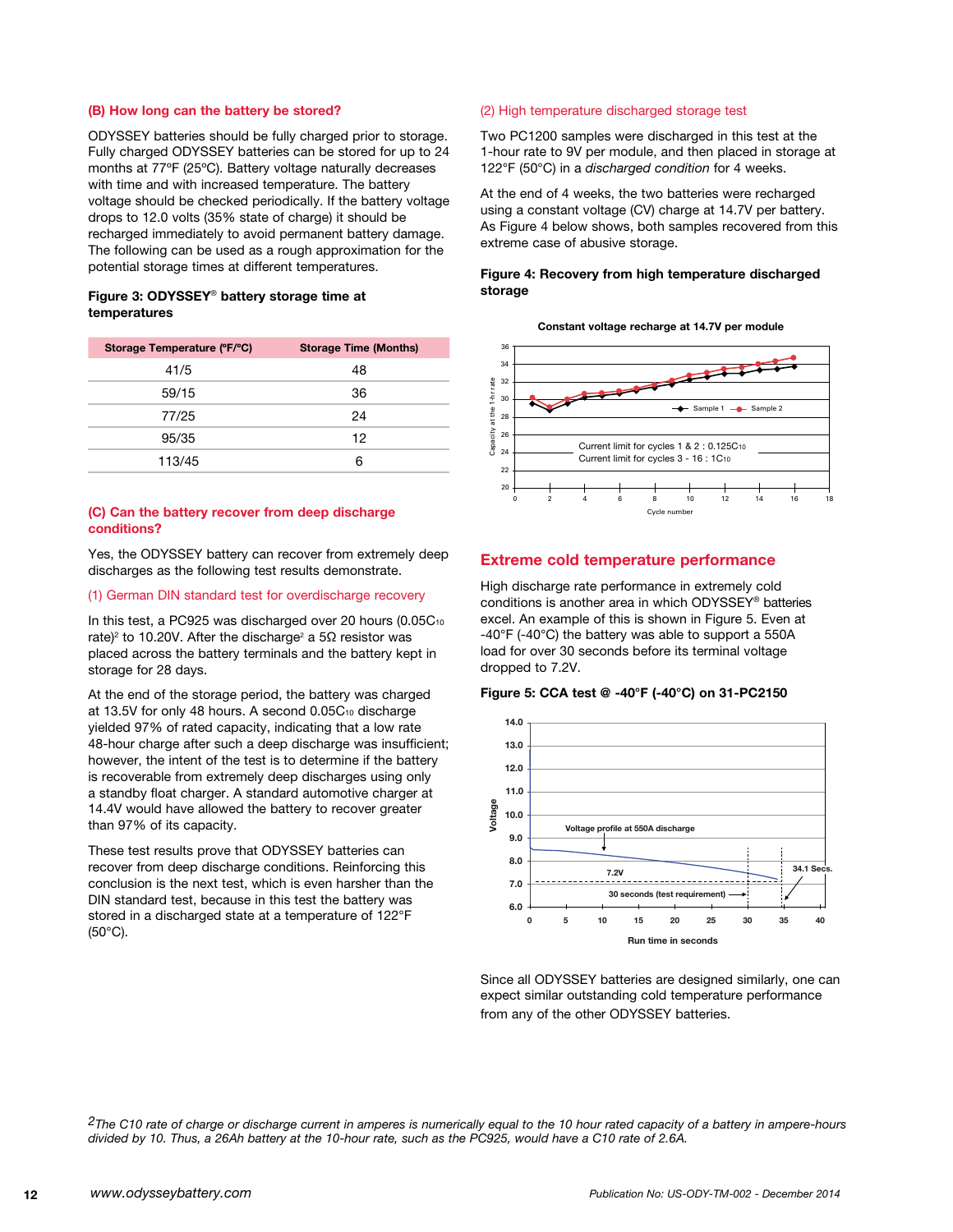

# **Parasitic loads**

With the proliferation of more and more electronic equipment in cars, trucks, motorcycles and powersports equipment, the phenomenon of parasitic loads is becoming a serious problem.

Parasitic loads are small currents, typically of the order of a few milliamps (mA) that the battery has to deliver continuously. Retaining memories and operating security systems are common examples of parasitic drains on batteries in modern systems.

On the surface it would seem that such small loads would not be a factor in the overall scheme of things. However, since parasitic loads can be applied on a long-term basis (weeks or months is not uncommon), the cumulative amphours (Ah) extracted from the battery can be significant. For example, a 10mA draw on a motorcycle battery will discharge it by 0.24Ah per day. If left unchecked for 30 days, that small 10mA parasitic load will discharge a 20Ah battery by 7.2Ah – a 36% depth of discharge (DOD).

Regardless of the application, it is important to make sure your battery does not have a parasitic load; if there is a slow drain, connect the battery to a float (trickle) charger that puts out between 13.5V and 13.8V at the battery terminals. Physically disconnecting one of the battery cables is an alternate method to eliminate the drain.

# **Shock, impact and vibration testing**

#### (A) Caterpillar™ 100-hour vibration test

In this test, a fully charged battery was vibrated at  $34±1$ Hz and 0.075" (1.9mm) total amplitude in a vertical direction, corresponding to an acceleration of 4.4g. The test was conducted for a total of 100 hours. The battery is considered to have passed the test if (a) it does not lose any electrolyte, (b) it is able to support a load test and (c) it does not leak when subjected to a pressure test.

The ODYSSEY battery successfully completed this arduous test.

### (B) Shock and vibration test per IEC 61373, Sections 8-10

An independent test laboratory tested an ODYSSEY 31-PC2150 battery for compliance to IEC standard 61373, Category 1, Class B, and Sections 8 through 10. Section 8 calls for a functional random vibration test, Section 9 requires a long-life random vibration test and Section 10 is for a shock test. Table 2, in the next column summarizes the test results.

## **Table 2: Shock and vibration test results per IEC 61373**

| <b>Test</b>       | <b>Standard</b> | Requirement                            | Result    |
|-------------------|-----------------|----------------------------------------|-----------|
| <b>Functional</b> | IEC 61373.      | 5-150Hz, 0.1g <sub>rms</sub> vertical, | Compliant |
| random            | Section 8.      | $0.071qrms$ longitudinal,              |           |
| vibration         | Category 1,     | $0.046qrms$ transverse; 10             |           |
|                   | Class B         | minutes in each axis                   |           |
| Long-life         | IEC 61373,      | $5-150$ Hz, $0.8qrms$ vertical,        | Compliant |
| random            | Section 9.      | $0.56grms$ longitudinal,               |           |
| vibration         | Category 1,     | $0.36qms$ transverse; 5                |           |
|                   | Class B         | hours in each axis                     |           |
| <b>Shock</b>      | IEC 61373,      | 30msec. pulses in                      | Compliant |
|                   | Section 10,     | each axis (3 positive,                 |           |
|                   | Category 1,     | 3 negative); $3.06q_{\text{peak}}$     |           |
|                   | Class B         | vertical, 5.1 g <sub>peak</sub>        |           |
|                   |                 | longitudinal, 3.06g <sub>peak</sub>    |           |
|                   |                 | transverse                             |           |

# **Charging ODYSSEY® batteries**

Charging is a key factor in the proper use of a rechargeable battery. Inadequate or improper charging is a common cause of premature failure of rechargeable lead acid batteries. To properly charge your premium ODYSSEY® battery, EnerSys® has developed a special charge algorithm. It is designed to rapidly and safely charge these batteries. Called the IUU profile (a constant current mode followed by two stages of constant voltage charge), Figure 6 shows it in a graphical format. No manual intervention is necessary with chargers having this profile.

#### **Figure 6: Recommended three-step charge profile**



**NOTES:**<br>1. Charger LED stays RED in bulk charge phase (DO NOT TAKE BATTERY OFF CHARGE)<br>2. LED changes to ORANGE in absorption charge phase (BATTERY AT 80% STATE OF CHARGE)<br>3. LED changes to GREEN in float charge phase (BA

If the charger has a timer, then it can switch from absorption mode to float mode when the current drops to 0.001C10 amps. If the current fails to drop to  $0.001C_{10}$  amps, then the timer will force the transition to a float charge after no more than 8 hours. As an example, for a PC1200 battery, the threshold current should be 4mA. Another option is to let the battery stay in the absorption phase (14.7V or 2.45 VPC) for a fixed time, such as 6-8 hours, then switch to the continuous float charge.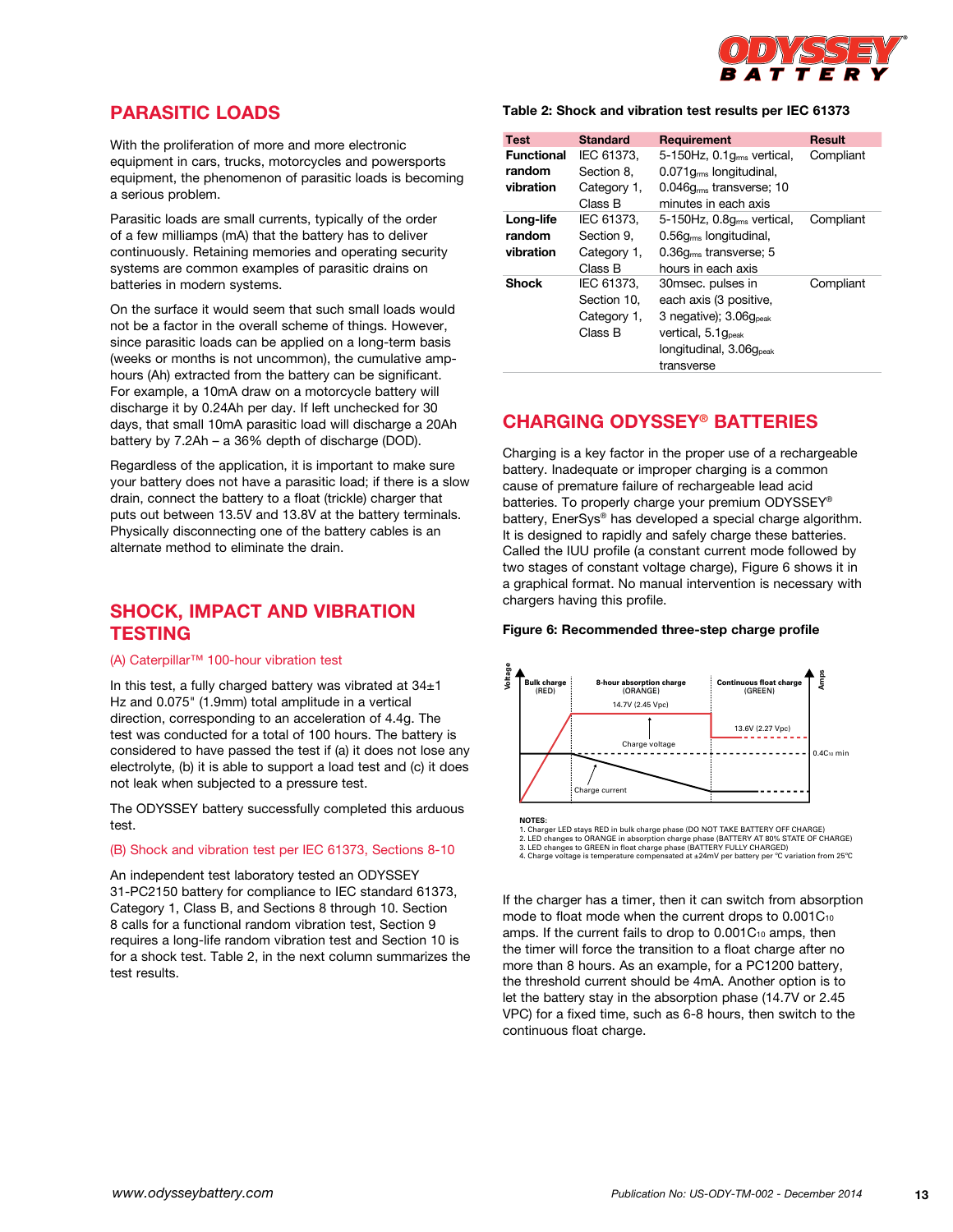Table 3 shows the minimum charge currents for the full range of ODYSSEY batteries when they are used in deep cycling application. When using a charger with the IUU profile, we suggest the following ratings for your ODYSSEY battery. *Note the charger current in the bulk charge mode must be 0.4C10 or more.* A list of chargers approved by EnerSys for use with ODYSSEY batteries is available at www.odysseybattery.com under FAQs.

### **Table 3: Battery size and minimum three-step charger current**

| Charger<br>rating, amps | Recommended ODYSSEY® Battery Model*              |
|-------------------------|--------------------------------------------------|
| 6A                      | PC310 / PC370 / PC535 / PC545 /<br>PC625 / PC680 |
| 10A                     | PC925 or smaller battery                         |
| 15A                     | PC1200 or smaller battery                        |
| 25A                     | PC1500 or smaller battery                        |
| 25A                     | PC1700 or smaller battery                        |
| 40A                     | PC2150 or smaller battery                        |
| 50A                     | PC2250 or smaller battery                        |
|                         |                                                  |

\* for PC1800, consult EnerSys Technical Department

Small, portable automotive and powersport chargers may also be used to charge your ODYSSEY battery. These chargers are generally designed to bring a discharged battery to a state of charge (SOC) that is high enough to crank an engine. Once the engine is successfully cranked, its alternator should fully charge the battery. It is important to keep in mind the design limitations of these small chargers when using them.

Another class of chargers is designed specifically to maintain a battery in a high SOC. These chargers, normally in the  $\frac{3}{4}$  amp to  $\frac{11}{2}$  amp range, are not big enough to charge a deeply discharged ODYSSEY® battery. They must only be used either to continuously compensate for parasitic losses or to maintain a trickle charge on a stored battery, as long as the correct voltages are applied. It is very important, therefore, to ensure that the ODYSSEY battery is fully charged before this type of charger is connected to it.

#### **Effect of undercharge in cycling applications**

Proper and adequate charging is necessary to ensure that ODYSSEY batteries deliver their full design life. Generally speaking, a full recharge requires about 5% more amphours (Ah) must be put back in than was taken out. In other words, for each amp-hour extracted from the battery, about 1.05Ah must be put back to complete the recharge.

Cycling tests conducted on an ODYSSEY PC545 battery demonstrated the impact raising the charge voltage from 14.2V to 14.7V has on the cycle life of the battery. The results are shown in the graph at right.

Samples 1 and 2 were charged at 14.2V while Samples 3 and 4 were charged at 14.7V. All batteries were discharged



at 2.3A until the terminal voltage dropped to 10.02V and charged for 16 hours. In this particular test, a capacity of 11.5Ah corresponds to 100% capacity and 9.2Ah is 80% of rated capacity and the battery is considered to have reached end of life at that point.

The message to be taken from this graph is clear – in deep cycling applications it is important to have the charge voltage set at 14.4 – 15.0V. A nominal setting of 14.7V is a good choice, as shown by the test results.

### (A) Selecting the right charger for your battery

Qualifying portable automotive and powersport chargers for your ODYSSEY battery is a simple two-step process.

#### Step 1 Charger output voltage

Determining the charger output voltage is the most important step in the charger qualification process. *If the voltage output from the charger is less than 14.2V or more than 15V for a 12V battery, then do not use the charger*. For 24V battery systems, the charger output voltage should be between 28.4V and 30V. If the charger output voltage falls within these voltage limits when the battery approaches a fully charged state, proceed to Step 2, otherwise pick another charger.

#### Step 2 Charger type - automatic or manual

The two broad types of small, portable chargers available today are classified as either automatic or manual. Automatic chargers can be further classified as those that charge the battery up to a certain voltage and then shut off and those that charge the battery up to a certain voltage and then switch to a lower float (trickle) voltage.

An example of the first type of automatic charger is one that charges a battery up to 14.7V, then immediately shuts off. An example of the second type of automatic charger would bring the battery up to 14.7V, then switches to a float (trickle) voltage of 13.6V; it will stay at that level indefinitely. The second type of automatic charger is preferred, because the first type of charger will undercharge the battery.

A manual charger typically puts out either a single voltage or single current level continuously and must be switched off manually to prevent battery overcharge. *Should you choose to use a manual charger with your ODYSSEY battery, do not exceed charge times suggested in Table 5 on the next page. It is extremely important to ensure the charge voltage does not exceed 15V*.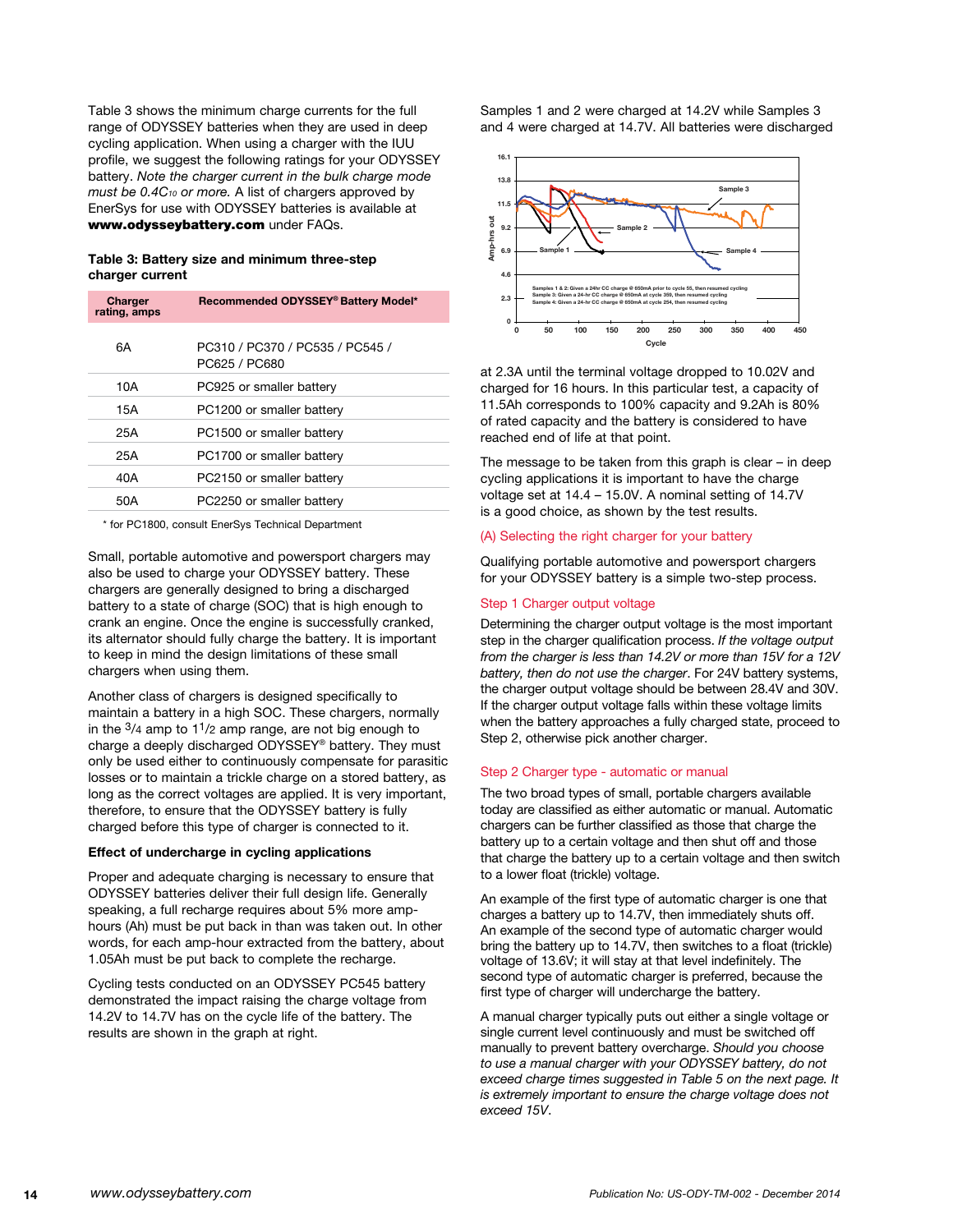

### (B) Selecting battery type on your charger

Although it is not possible to cover every type of battery charger available today, this section gives the ODYSSEY battery user some general charger usage guidelines to follow, *after the charger has been qualified for use with this battery.*

In general, do not use either the gel cell or maintenance free setting, if provided on your charger. Choose the deep cycle or AGM option, should there be one on your charger. Table 5 below gives suggested charge times based on charger currents. As previously indicated, deep cycling applications require a minimum 0.4C10 current available from the charger so the values shown in Table 5 do not apply to all products in all applications. *To achieve maximum life from your ODYSSEY battery after completing the charge time in Table 5, we recommend that you switch your charger to the trickle charge position and leave the battery connected to the charger for an additional 6-8 hours. The trickle charge voltage should be 13.5V to 13.8V.*

## **Table 5: Suggested charge times (excludes cycling applications)**

| <b>ODYSSEY®</b><br><b>Battery Model</b>                           | Charge time for<br>100% discharged battery |                |
|-------------------------------------------------------------------|--------------------------------------------|----------------|
|                                                                   | 10-amp charger                             | 20-amp charger |
| PC310                                                             | 1.28 hours                                 | 40 minutes     |
| PC370 & PC535                                                     | 2.25 hours                                 | 1.25 hours     |
| PC545                                                             | 2 hours                                    | 1 hour         |
| PC625                                                             | 3 hours                                    | 1.5 hours      |
| PC680                                                             | 2.7 hours                                  | 1.5 hours      |
| PC925                                                             | 4.5 hours                                  | 2.25 hours     |
| PC950                                                             | 5.25 hours                                 | 3 hours        |
| PC1100                                                            | 7 hours                                    | 3.75 hours     |
| PC1200                                                            | 6.75 hours                                 | 3.5 hours      |
| 75-PC1230 & 75/86-PC1230                                          | 9 hours                                    | 4.5 hours      |
| 25-PC1400 & 35-PC1400                                             | 10.5 hours                                 | 5.25 hours     |
| 34-PC1500, 34R-PC1500,<br>34M-PC1500, 34/78-PC1500<br>& 78-PC1500 | 11 hours                                   | 5.5 hours      |
| PC1700                                                            | 11 hours                                   | 5.5 hours      |
| PC1220 & 65-PC1750                                                | 11 hours                                   | 5.5 hours      |
| PC1800-FT                                                         | Not                                        | 17 hours       |
|                                                                   | Recommended                                |                |
| PC1350, 31-PC2150                                                 | 16 hours                                   | 8 hours        |
| & 31M-PC2150                                                      |                                            |                |
| PC2250                                                            | 20 hours                                   | 10 hours       |

The charge times recommended in Table 5 assume that the ODYSSEY® battery is fully discharged and these charge times will only achieve about a 80% state of charge. For partially discharged batteries, the charge times should be appropriately reduced. The graph in Figure 2, showing OCV and SOC, must be used to determine the battery's SOC. The battery should be trickle charged after high rate charging, regardless of its initial SOC.

#### **Temperature compensation**

Proper charging of all Valve Regulated Lead Acid (VRLA) batteries requires temperature compensation of the charge voltage – the higher the ambient temperature the lower the charge voltage. This is particularly true in float applications in which the batteries can stay on trickle charge for weeks or months at a time.



The temperature compensation graphs for ODYSSEY batteries in float and cyclic applications are shown for ambient (battery) temperatures ranging from -40°F (-40°C) to 176°F (80°C). The compensation coefficient is approximately

+/-24mV per 12V battery per °C variation from 77°F (25°C). Since the charge voltage and ambient (battery) temperature are inversely related, the voltage must be reduced as the temperature rises; conversely, the charge voltage must be increased when the temperature drops.

*Note, however, that the charge voltage should not be dropped below 13.2V as that will cause the battery grids to corrode faster, thereby shortening the battery life.*

# **Rapid charging of ODYSSEY**® **Batteries**

All ODYSSEY batteries can be quickly charged. Figure 7 on the next page shows their exceptional fast charge characteristics at a constant 14.7V for three levels of inrush current. These current levels are similar to the output currents of modern automotive alternators. Table 6 and Figure 7 show the capacity returned as a function of the magnitude of the inrush<sup>3</sup> current.

Standard internal combustion engine alternators with an output voltage of 14.2V can also charge these batteries. The inrush current does not need to be limited under constant voltage charge. However, because the typical alternator voltage is only 14.2V instead of 14.7V, the charge times will be longer than those shown in Table 5.

*3 Inrush is defined in terms of the rated capacity (C10) of the battery. A 0.8C10 inrush on a 100Ah battery is 80A.*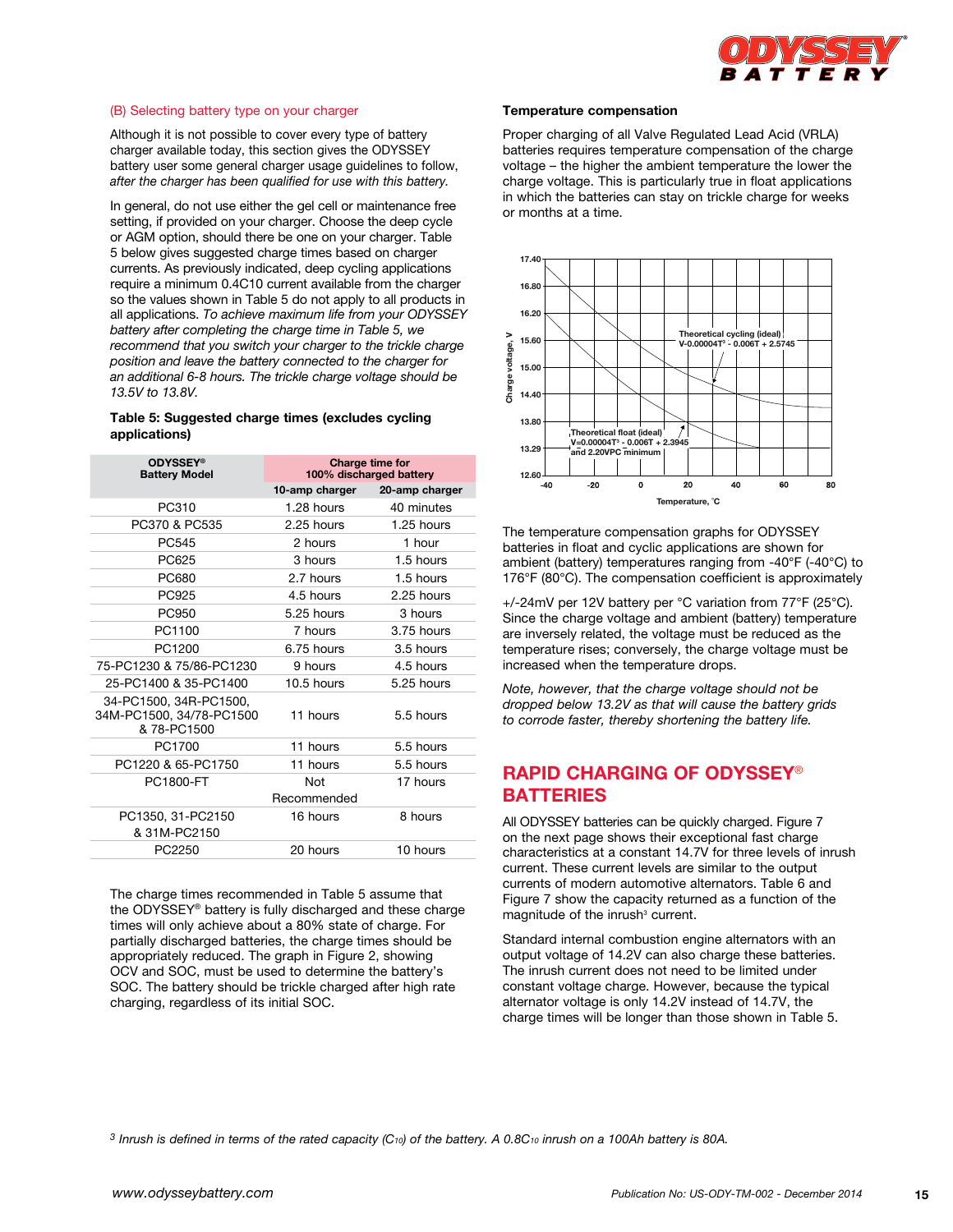## **Table 6: Fast charge capability**

| Capacity<br>returned |             | Inrush current magnitude |                   |
|----------------------|-------------|--------------------------|-------------------|
|                      | $0.8C_{10}$ | $1.6C_{10}$              | $3.1C_{10}$       |
| 60%                  | 44 min.     | $20 \text{ min}$ .       | $10 \text{ min.}$ |
| 80%                  | 60 min.     | 28 min.                  | 14 min.           |
| 100%                 | 90 min.     | 50 min.                  | 30 min.           |

Table 6 shows that with a 0.8C10 inrush current, a 100% discharged battery can have 80% of its capacity returned in 57 minutes; doubling the inrush to 1.6C10 cuts the time taken to reach 80% capacity to only 28 minutes.

### **Figure 7: Quick charging ODYSSEY**® **batteries**



# **Load test procedure**

This procedure should help determine whether the battery returned by the customer has reached its end of life or simply needs a full recharge. Depending on the time available one may choose to perform either the longer load test (Step 4) or the shorter ½CCA load test (Step 5).

The ½CCA test is quicker but less reliable than the longer test. This is also the test that is performed when a battery is taken to an auto store for testing.

- 1. Measure the open circuit voltage (OCV) of the battery. Proceed to Step 4 or Step 5 if the OCV is equal to or more than 12.80V; if not go to Step 2.
- 2. Charge the battery until the device indicates the charge is complete.
- 3. Unplug the charger and disconnect the battery from the charger. Let the battery rest of at least 10-12 hours and measure the OCV. If it is equal to or more than 12.80V proceed to the next step; otherwise reject the battery.
- 4. Long Test: Discharge the battery using a resistor or other suitable load until the voltage drops to 10.00V and record the time taken to reach this voltage. Let the battery rest for an hour and repeat Steps 1 through 4. If the time taken by the battery to drop to 10.00V is longer in the second discharge than in the first discharge, the battery may be returned to service after a full recharge; if not the battery should be rejected as having reached end of life.
- 5. ½CCA Test: Battery OCV must be at least 12.60V to proceed with this test. Connect the load tester cables and the voltage leads of a separate digital voltmeter (if the tester does not have a built-in digital voltmeter) to the battery terminals.
- 6. Adjust the tester load current to load the battery to half its rated CCA and apply the load for 15 seconds. Table 7 shows the ½CCA values for all ODYSSEY® battery models. Use Table 8 to adjust the battery end of test voltage temperature.

#### **Table 7**

| <b>ODYSSEY®</b><br><b>Battery</b><br><b>Model</b> | $1/2$ CCA<br><b>Test</b><br>Value (A) | <b>ODYSSEY®</b><br><b>Battery</b><br><b>Model</b> | $1/2$ CCA<br><b>Test</b><br>Value (A) | <b>ODYSSEY®</b><br><b>Battery</b><br><b>Model</b> | $1/2$ CCA<br><b>Test</b><br>Value (A) |
|---------------------------------------------------|---------------------------------------|---------------------------------------------------|---------------------------------------|---------------------------------------------------|---------------------------------------|
| PC310                                             | 50                                    | PC1100                                            | 250                                   | PC1700                                            | 405                                   |
| PC370                                             | 100                                   | PC1200                                            | 270                                   | PC1750                                            | 475                                   |
| PC <sub>535</sub>                                 | 100                                   | PC1220                                            | 340                                   | PC1800                                            | 650                                   |
| PC <sub>545</sub>                                 | 75                                    | PC1230                                            | 380                                   | PC2150                                            | 575                                   |
| PC625                                             | 100                                   | PC1350                                            | 385                                   | PC <sub>2250</sub>                                | 613                                   |
| <b>PC680</b>                                      | 85                                    | PC1400                                            | 425                                   |                                                   |                                       |
| PC925                                             | 165                                   | PC1500                                            | 425                                   |                                                   |                                       |
| PC950                                             | 200                                   |                                                   |                                       |                                                   |                                       |

| ı<br> |  |
|-------|--|
|-------|--|

| <b>Temperature</b> | <b>End of Test Voltage</b> |  |
|--------------------|----------------------------|--|
| $70^{\circ}$ F     | 9.60V                      |  |
| $60^{\circ}$ F     | 9.50V                      |  |
| $50^{\circ}$ F     | 9.40V                      |  |
| $40^{\circ}$ F     | 9.30V                      |  |
| $30^{\circ}$ F     | 9.10V                      |  |
| $20^{\circ}$ F     | 8.90V                      |  |
| $10^{\circ}$ F     | 8.70V                      |  |
| $0^{\circ}$ F      | 8.50V                      |  |
|                    |                            |  |

7. At the end of 15 seconds note the battery voltage on the voltmeter and discontinue the test. If the temperature is 70°F (21˚C) or warmer the battery voltage should be at or above 9.60V. If so the battery can be returned to service; if below 9.60V the battery should be rejected.

# **ODYSSEY**® **Batteries in no-idle applications**

Since these batteries are dual purpose in nature they can be used for both engine starting and deep cycling applications. This makes them particularly well suited for fleets such as police vehicles that would like to power their computers and communications equipment without having to idle their engines. Auxiliary power units (APU) on trucks provide another example of a no-idling application.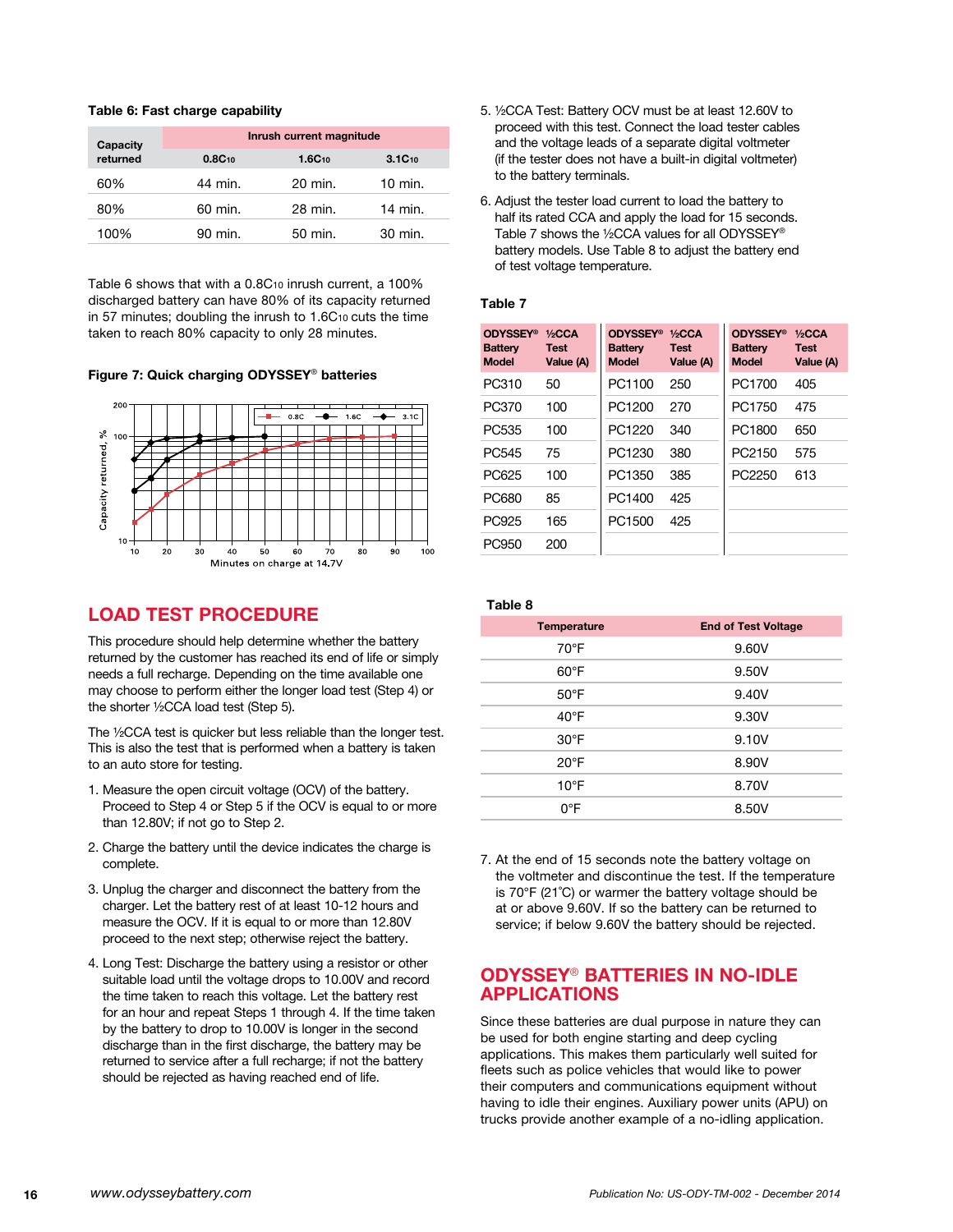

All of these require energy sources to power loads such as computers and refrigerators with the engines shut off to reduce their carbon footprints and lower gas consumption.

As discussed in a previous section, properly charged ODYSSEY batteries are capable of delivering as many as 400 cycles to a 80% depth of discharge (DOD). A shallower discharge will yield higher cycles, as noted in the cycle life vs. DOD graph shown earlier. This is the reason why ODYSSEY batteries are becoming increasingly popular in APU and police fleet applications that require batteries to have both high cycling and excellent engine cranking capabilities in the same package.

# **Parallel connections**

It is common to have batteries connected in parallel to achieve a desired amp-hour capacity. This is done by connecting all the positives to each other and all the negatives to each other.





Typically the positive and negative leads to the load are taken from the same battery; usually the leads from the first battery are used. This is not a good practice. Instead, a better technique to connect the load is to take the positive lead from one end of the pack (the first or last battery) and the negative lead from the other end of the pack. The two methods are illustrated above. Solid lines and arrows indicate positive terminals and leads; broken lines and arrows indicate negative terminals and leads.

In both illustrations, the positive leads are connected to each other; similarly the negative leads are connected to each other. The only difference is that in the first illustration the positive and negative leads to the load come from the first and last batteries. In the second case, both leads to the load are tapped from the same battery.

The first schematic is recommended whenever batteries are hooked up in parallel to increase battery capacity. With this wiring, all batteries are forced to share both charge and discharge currents. In contrast, a closer inspection of the second schematic shows that it is possible for only the battery whose terminals are tapped to support the load. Implementing the first schematic eliminates this possibility and is therefore a better one.

# **Ventilation**

Valve Regulated Lead Acid (VRLA) batteries like the ODYSSEY® battery depend on the internal recombination of the gases for proper operation. This is also why these batteries do not require periodic addition of water.

The high recombination efficiency of ODYSSEY batteries make them safe for installation in human environments. It is not uncommon to see these batteries in aircraft, hospital operating rooms and computer rooms. The only requirement is that these batteries must not be installed in a sealed or gastight enclosure; however, local regulations with respect to ventilation requirements must be followed.

# **Concluding remarks**

We believe that there is no other sealed-lead acid battery currently available commercially that can match the ODYSSEY battery for sheer performance and reliability. We hope that the preceding material will help the reader arrive at the same conclusion.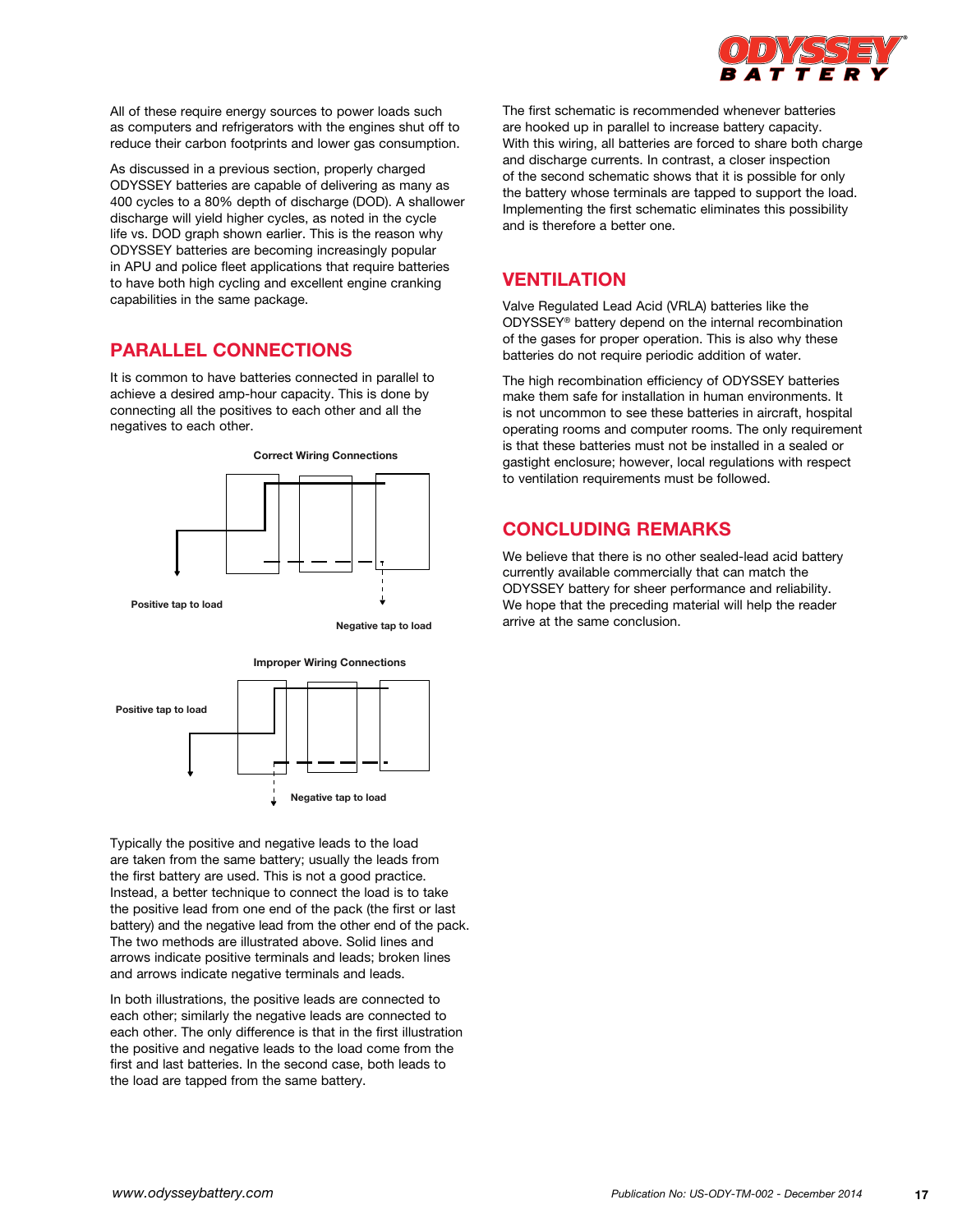# **Frequently asked SLI battery questions**

# **What is the CCA rating?**

*The cold cranking ampere (CCA) rating refers to the number of amperes a battery can deliver for 30 seconds at a temperature of 0°F (-18°C) before the voltage drops to 1.20 volts per cell, or 7.20 volts for a 12V battery. A 12V battery that has a rating of 550 CCA means that the battery will provide 550 amps for 30 seconds at 0°F (-18°C) before the voltage falls to 7.20V.*

# **What is the MCA rating?**

*The marine cranking ampere (MCA) rating refers to the number of amperes a battery can deliver for 30 seconds at a temperature of 32°F (0°C) until the battery voltage drops to 7.20 volts for a 12V battery. A 12V battery that has a MCA rating of 725 MCA means that the battery will give 725 amperes for 30 seconds at 32°F (0°C) before the voltage falls to 7.20V.*

*The MCA is sometimes called the cranking amperes or CA.*

# **What is a HCA rating?**

*The abbreviation HCA stands for hot cranking amps. It is the same as MCA, CA or CCA, except that the temperature at which the test is conducted is 80°F (26.7°C).*

# **What is the PHCA rating?**

*Unlike CCA and MCA the pulse hot cranking amp (PHCA) rating does not have an "official" definition; however, we believe that for true SLI purposes, a 30-second discharge is unrealistic. The PHCA, a short duration (about 3-5 seconds) high rate discharge, is more realistic. Because the discharge is for such a short time, it is more like a pulse.*

# **Are these gel cells?**

*No, the ODYSSEY*® *battery is NOT a gel cell. It is an absorbed electrolyte type battery, meaning there is no free acid inside the battery; all the acid is kept absorbed in the glass mat separators. These separators serve to keep the positive and negative plates apart.*

# **What is the difference between gel cell and AGM?**

*The key difference between the gel cell and the absorbed glass mat (AGM) is that in the AGM cell all the electrolyte is in the separator, whereas in the gel cell the acid is in the cells in a gel form. If the ODYSSEY battery were to split open, there would be no acid spillage! That is why we call the ODYSSEY battery a Drycell battery.*

# **What is the Ah rating?**

*The ampere-hour (Ah) rating defines the capacity of a battery. A battery rated at 100Ah at the 10-hour rate of discharge will deliver 10A for 10 hours before the terminal voltage drops to a standard value such as 10.02 volts for a 12V battery. The PC1200 battery, rated at 40Ah will deliver 4A for 10 hours.*

# **What is reserve capacity rating?**

*The reserve capacity of a battery is the number of minutes it can support a 25-ampere load at 80°F (27°C) before its voltage drops to 10.50 volts for a 12V battery. A 12V battery with a reserve capacity rating of 100 will deliver 25 amps for 100 minutes at 80°F before its voltage drops to 10.5V.*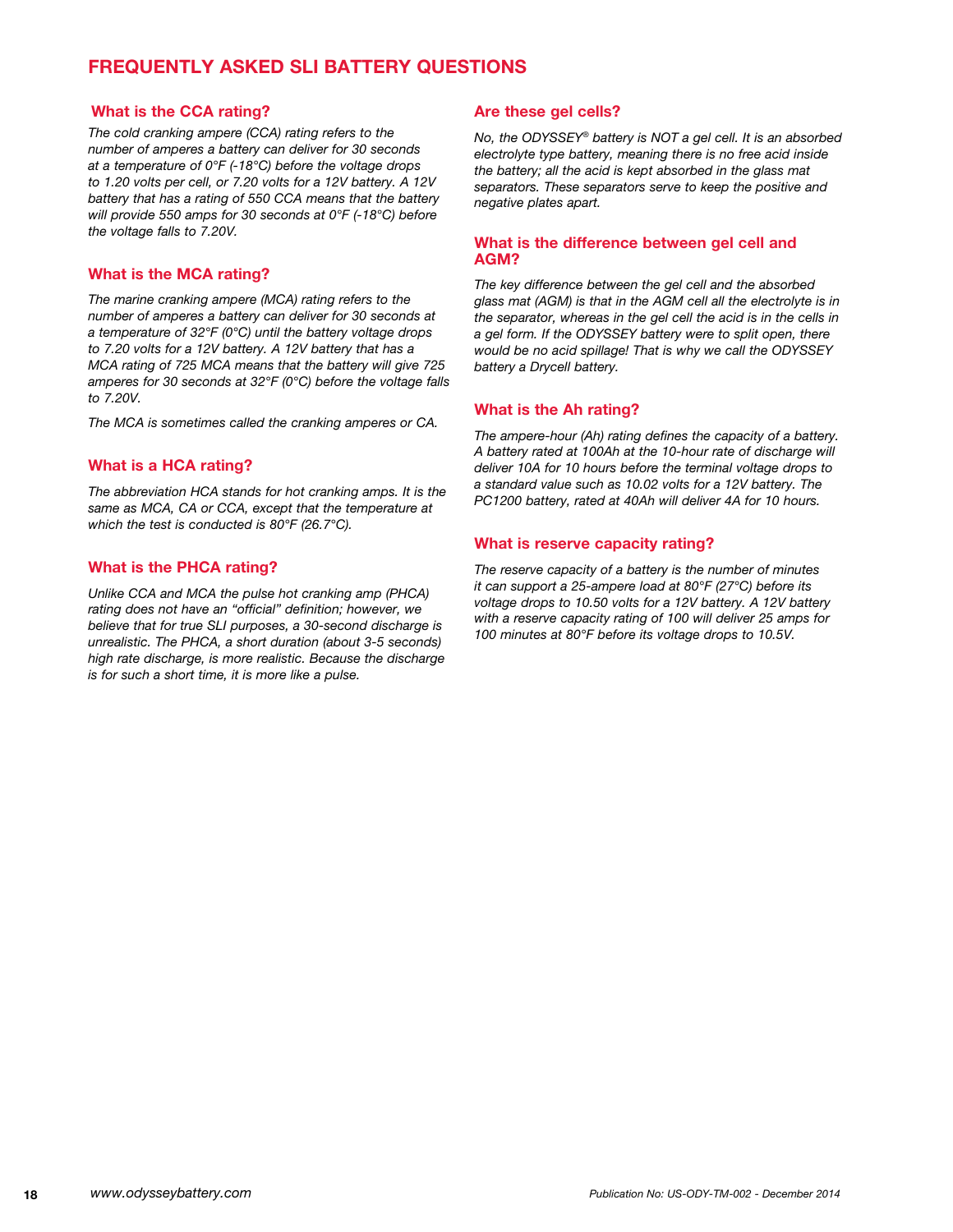

# **Is the ODYSSEY® battery a dry battery?**

*Because the ODYSSEY*® *battery has no free acid inside, it is exempted from the requirements of 49 CFR § 173.159 of the US Department of Transportation (USDOT). The battery also enjoys a "nonspillable" classification and falls under the International Air Transport Association (IATA) "unrestricted" air shipment category. These batteries may be shipped completely worry-free. Supporting documentation is available.*

## **What is impedance?**

*The impedance of a battery is a measure of how easily it can be discharged. The lower the impedance the easier it is to discharge the battery. The impedance of the ODYSSEY battery is considerably less than that of a conventional SLI battery, so its high rate discharge capability is significantly higher than that of a conventional SLI battery.*

## **What is the short-circuit current of these batteries?**

*As mentioned before, this battery has very low impedance, meaning that the short circuit current is very high. For a PC925 battery, the short circuit current can be as high as 2,500 amperes.*

## **Do I ruin the battery if I accidentally drop it?**

*Not necessarily, but it is possible to damage the internal connections sufficiently to damage the battery.*

## **Does mishandling the battery void the warranty?**

*Our warranty applies only to manufacturing defects and workmanship issues; the policy does not cover damages suffered due to product mishandling.*

# **What is so special about thin plate pure lead technology? Is it a new technology?**

*The answer lies in the very high purity (99.99%) of our raw lead materials, making our product very special. The technology is not new; the sealed lead recombinant technology was invented and patented by us back in 1973.*

## **Why don't you have to winterize your batteries? What's so special about them?**

*In general, winterizing refers to a special maintenance procedure conducted on an automotive engine to ensure its reliability during the winter season. The procedure essentially checks the engine's charging system; in addition, the battery is load tested according to a specific method defined by the Battery Council International (BCI). Although ODYSSEY batteries do not specifically require this test to be conducted on them, the final decision whether or not to conduct this test is left to the user's discretion.*

## **Are these Ni-Cd batteries? Why doesn't somebody make these in Ni-Cd? Wouldn't they charge faster as a Ni-Cd?**

*No, the ODYSSEY battery is NOT a Ni-Cd battery. It is a valve regulated lead acid (VRLA) battery. In general, Ni-Cd batteries are much more expensive to manufacture and recycle, so they are less cost effective than a lead acid product.*

*A Ni-Cd battery would charge faster than a conventional lead acid battery; however, the ODYSSEY battery is NOT a conventional battery and its charge characteristics are somewhat similar to nickel cadmium batteries. In fact, with a powerful enough charger, it is possible to bring ODYSSEY batteries to better than 95% state of charge in less than 20 minutes! That is very comparable to the fast charge capabilities of a nickel cadmium product.*